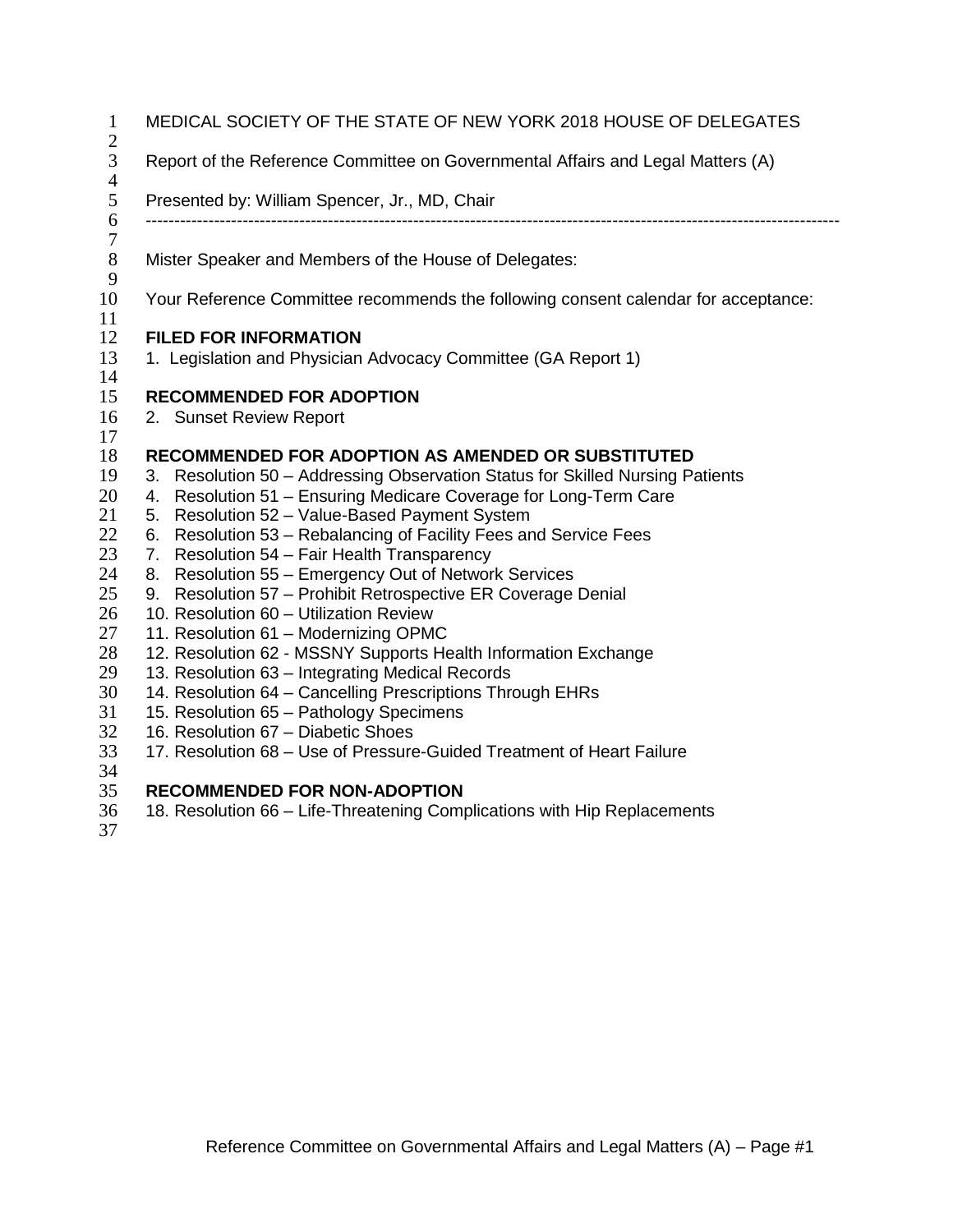| 1. LEGISLATIVE AND PHYSICIAN ADVOCACY COMMITTEE (GA REPORT 1)                                                                                                                                                                                                                                                                                                                                                                                                                              |  |  |  |  |
|--------------------------------------------------------------------------------------------------------------------------------------------------------------------------------------------------------------------------------------------------------------------------------------------------------------------------------------------------------------------------------------------------------------------------------------------------------------------------------------------|--|--|--|--|
| $\overline{2}$<br>3<br>THE REFERENCE COMMITTEE RECOMMENDS THAT THE ANNUAL REPORT OF THE<br>$\overline{4}$<br><b>LEGISLATION AND PHYSICIAN ADVOCACY COMMITTEE BE APPROVED AND FILED</b><br>5<br><b>FOR INFORMATION.</b><br>$\boldsymbol{6}$                                                                                                                                                                                                                                                 |  |  |  |  |
| Your Reference Committee noted that the Report of the Legislative and Physician Advocacy<br>Committee was a presentation of the Medical Society's 2018 Legislative Program, which was<br>approved by the MSSNY Council at its meeting on November 2, 2017.                                                                                                                                                                                                                                 |  |  |  |  |
| 2. SUNSET REPORT:                                                                                                                                                                                                                                                                                                                                                                                                                                                                          |  |  |  |  |
| THE REFERENCE COMMITTEE RECOMMENDS THAT THE SUNSET REPORT FOR<br><b>GOVERNMENTAL AFFAIRS AND LEGAL MATTERS FOR 2018 BE ADOPTED.</b>                                                                                                                                                                                                                                                                                                                                                        |  |  |  |  |
| 3. RESOLUTION 50 - ADDRESSING OBSERVATION STATUS FOR SKILLED NURSING<br><b>PATIENTS</b>                                                                                                                                                                                                                                                                                                                                                                                                    |  |  |  |  |
| <b>RECOMMENDATION A:</b>                                                                                                                                                                                                                                                                                                                                                                                                                                                                   |  |  |  |  |
| THE REFERENCE COMMITTEE RECOMMENDS THAT THE FOLLOWING SUBSTITUTE<br>AMENDMENT BE ACCEPTED INSTEAD OF THE ORIGINAL RESOLUTION:                                                                                                                                                                                                                                                                                                                                                              |  |  |  |  |
| RESOLVED, that the Medical Society of the State of New York work with the AMA and the<br>federation of medicine to advocate to CMS that patient time spent in observation care<br>count towards the 3-day hospital inpatient requirement for Medicare coverage of post-<br>hospital skilled nursing facility services.                                                                                                                                                                     |  |  |  |  |
| <b>RECOMMENDATION B:</b>                                                                                                                                                                                                                                                                                                                                                                                                                                                                   |  |  |  |  |
| THE REFERENCE COMMITTEE RECOMMENDS THAT RESOLUTION 50 BE ADOPTED AS<br>AMENDED.                                                                                                                                                                                                                                                                                                                                                                                                            |  |  |  |  |
|                                                                                                                                                                                                                                                                                                                                                                                                                                                                                            |  |  |  |  |
| Resolution 50 asks that (1) MSSNY support the position that, when in the judgement of the<br>attending physician, the emergency physician and the social worker, skilled nursing care is the<br>most appropriate care for the patient, that observation status will serve as substitute for the<br>three-day hospitalization requirement for medical eligibility for skilled care; and (2) that this<br>resolution be forwarded to the American Medical Association for its consideration. |  |  |  |  |
|                                                                                                                                                                                                                                                                                                                                                                                                                                                                                            |  |  |  |  |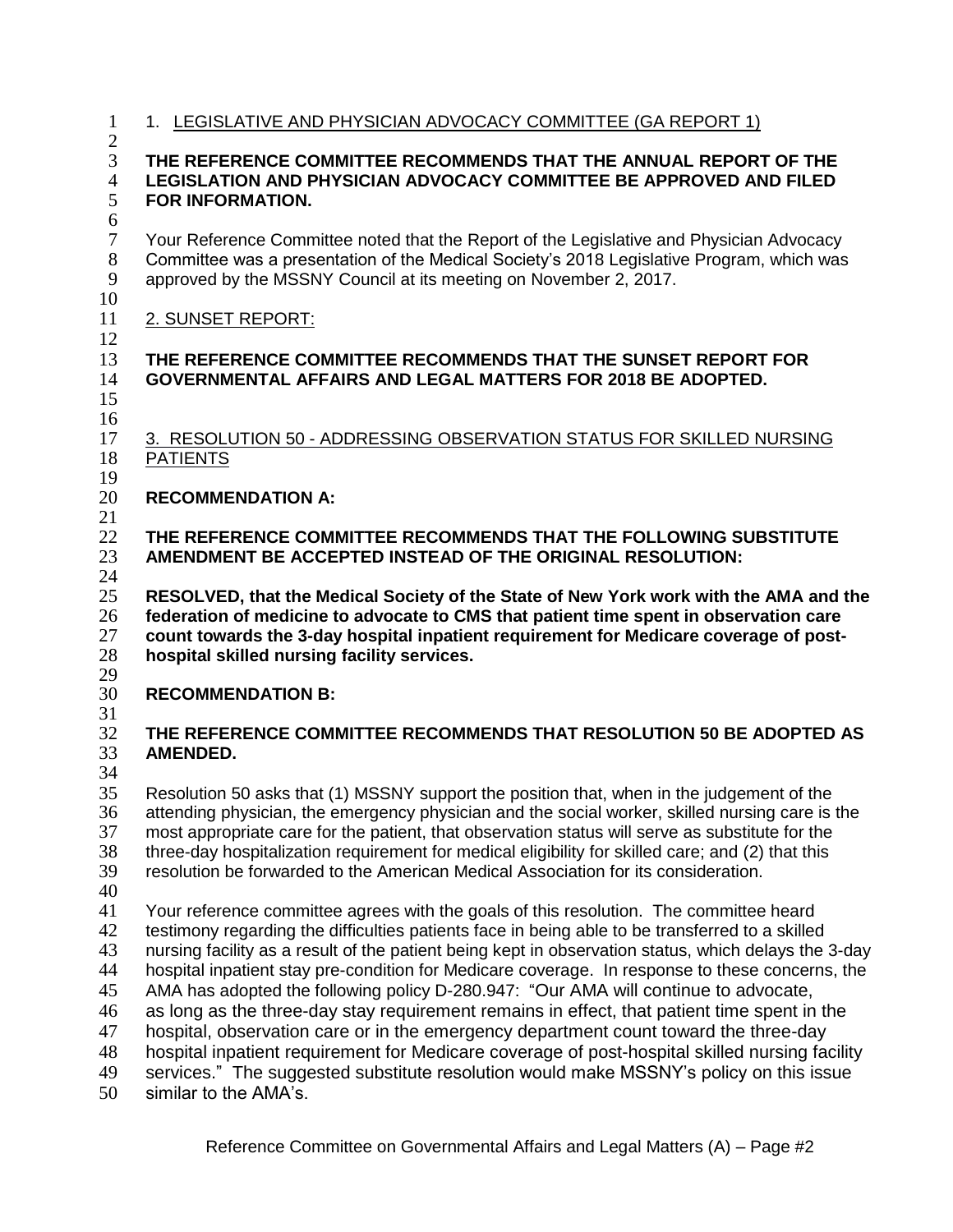| $\mathbf{1}$                                                         | 4. RESOLUTION 51 - ENSURING MEDICARE COVERAGE FOR LONG TERM CARE                                                                                                                                                                                                                                                                                                                                                                                                                                                                                                                                                                                                                                                                                                                                                                                                                                                                                                                                                              |  |  |  |
|----------------------------------------------------------------------|-------------------------------------------------------------------------------------------------------------------------------------------------------------------------------------------------------------------------------------------------------------------------------------------------------------------------------------------------------------------------------------------------------------------------------------------------------------------------------------------------------------------------------------------------------------------------------------------------------------------------------------------------------------------------------------------------------------------------------------------------------------------------------------------------------------------------------------------------------------------------------------------------------------------------------------------------------------------------------------------------------------------------------|--|--|--|
| $\overline{2}$<br>3                                                  | <b>RECOMMENDATION A:</b>                                                                                                                                                                                                                                                                                                                                                                                                                                                                                                                                                                                                                                                                                                                                                                                                                                                                                                                                                                                                      |  |  |  |
| $\overline{4}$                                                       |                                                                                                                                                                                                                                                                                                                                                                                                                                                                                                                                                                                                                                                                                                                                                                                                                                                                                                                                                                                                                               |  |  |  |
| 5<br>6<br>$\overline{7}$                                             | THE REFERENCE COMMITTEE RECOMMENDS THAT THE FOLLOWING SUBSTITUTE<br>AMENDMENTS BE ACCEPTED INSTEAD OF THE ORIGINAL RESOLUTION:                                                                                                                                                                                                                                                                                                                                                                                                                                                                                                                                                                                                                                                                                                                                                                                                                                                                                                |  |  |  |
| $8\,$<br>9<br>10<br>11                                               | RESOLVED, that the Medical Society of the State of New York support the concept of<br>increasing the existing 20-day limit of full Medicare coverage for a patient's skilled<br>nursing facility stay; and be it further                                                                                                                                                                                                                                                                                                                                                                                                                                                                                                                                                                                                                                                                                                                                                                                                      |  |  |  |
| 12<br>13<br>14<br>15                                                 | RESOLVED, that the Medical Society of the State of New York work with the American<br>Medical Association to identify mechanisms by which the additional costs for this care<br>can be fairly covered; and be it further                                                                                                                                                                                                                                                                                                                                                                                                                                                                                                                                                                                                                                                                                                                                                                                                      |  |  |  |
| 16<br>17<br>18                                                       | RESOLVED, that the resolution be transmitted to the American Medical Association for<br>consideration at its next House of Delegates.                                                                                                                                                                                                                                                                                                                                                                                                                                                                                                                                                                                                                                                                                                                                                                                                                                                                                         |  |  |  |
| 19<br>20                                                             | <b>RECOMMENDATION B:</b>                                                                                                                                                                                                                                                                                                                                                                                                                                                                                                                                                                                                                                                                                                                                                                                                                                                                                                                                                                                                      |  |  |  |
| 21<br>22                                                             | THE REFERENCE COMMITTEE RECOMMENDS THAT RESOLUTION 51 BE ADOPTED AS<br><b>AMENDED</b>                                                                                                                                                                                                                                                                                                                                                                                                                                                                                                                                                                                                                                                                                                                                                                                                                                                                                                                                         |  |  |  |
| 23<br>24<br>25                                                       | Resolution 51asks that:                                                                                                                                                                                                                                                                                                                                                                                                                                                                                                                                                                                                                                                                                                                                                                                                                                                                                                                                                                                                       |  |  |  |
| 26<br>27<br>28                                                       | (1) MSSNY support the position that Medicare, which now covers 100% of the first 20-days of a<br>skilled nursing facility, be increased to cover the first 90-days;                                                                                                                                                                                                                                                                                                                                                                                                                                                                                                                                                                                                                                                                                                                                                                                                                                                           |  |  |  |
| 29<br>30<br>31                                                       | (2) a new long term care trust fund be created which would be funded by a broad-based tax for<br>those patients which may still require long term care; and                                                                                                                                                                                                                                                                                                                                                                                                                                                                                                                                                                                                                                                                                                                                                                                                                                                                   |  |  |  |
| 32<br>33<br>34                                                       | (3) that a copy of this resolution be transmitted to the American Medical Association (AMA) for<br>its consideration.                                                                                                                                                                                                                                                                                                                                                                                                                                                                                                                                                                                                                                                                                                                                                                                                                                                                                                         |  |  |  |
| 35<br>36<br>37<br>38<br>39<br>40<br>41<br>42<br>43<br>44<br>45<br>46 | Your reference committee agrees with the goals of this Resolution. This resolution was<br>advanced after discussion and a recommendation by MSSNY's Committee on Quality<br>Improvement and Patient Safety, as well as its Subcommittee on Long-Term Care. The<br>resolution recognizes the huge cost that long-term care can place on families who cannot afford<br>it, as well as State Budgets which cover long-term care through its Medicaid programs. Right<br>now, Medicare will cover 100% of the first 20 days of a skilled nursing home stay. For days 21-<br>100 Medicare will cover all but a daily coinsurance payment (for 2018, it is \$167). However,<br>your reference Committee heard much testimony about the challenges of specifying the<br>mechanism for how this coverage should be paid, most specifically a tax. Therefore, it<br>recommends a statement of general support for the concept of increasing the time period for<br>which Medicare will provide complete coverage of nursing home care. |  |  |  |
| 47<br>48<br>49<br>50<br>51                                           |                                                                                                                                                                                                                                                                                                                                                                                                                                                                                                                                                                                                                                                                                                                                                                                                                                                                                                                                                                                                                               |  |  |  |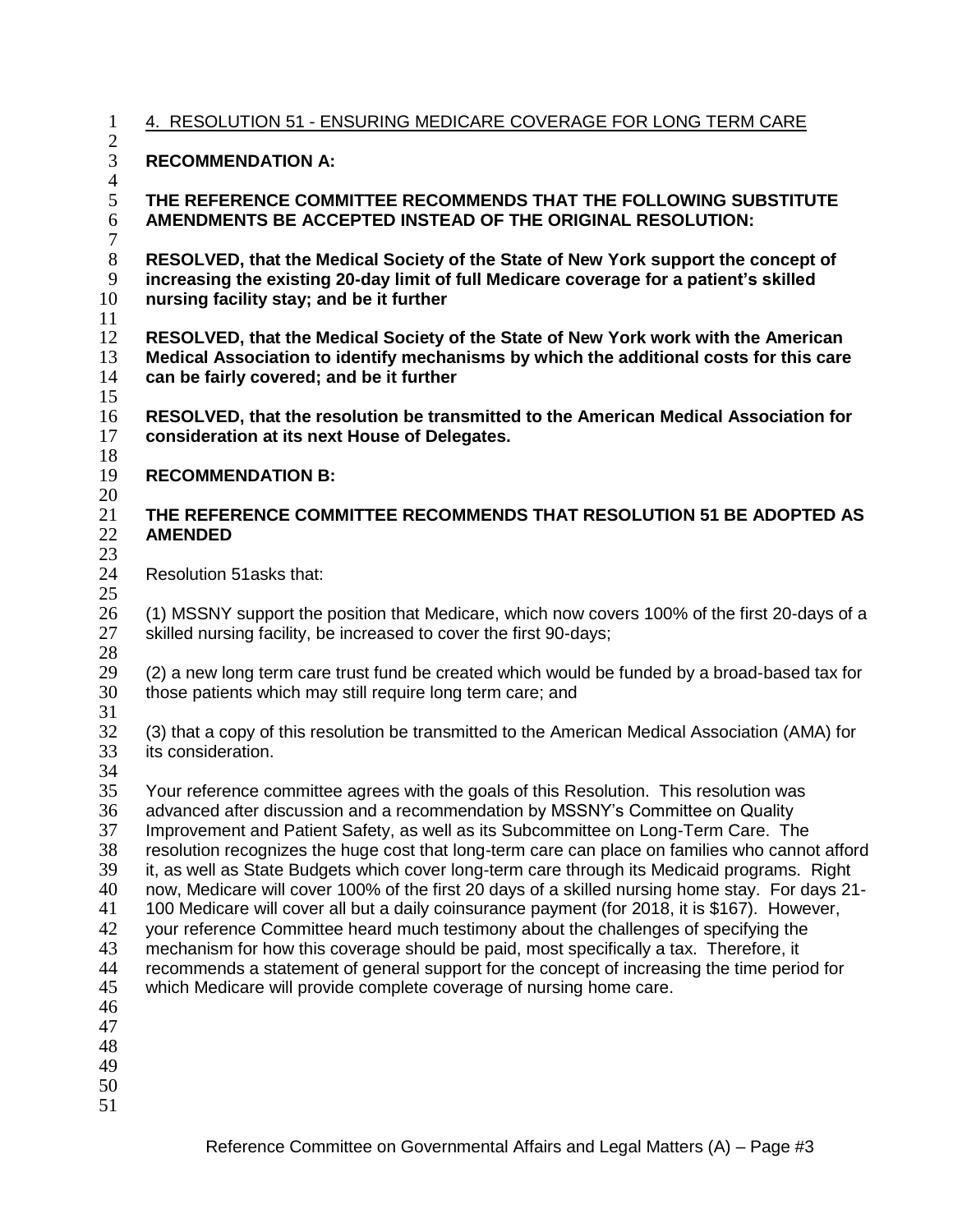5. RESOLUTION 52 - VALUE-BASED PAYMENT SYSTEM

 $\frac{2}{3}$ **RECOMMENDATION A:**

- $rac{4}{5}$
- **THE REFERENCE COMMITTEE RECOMMENDS THAT THE FOLLOWING SUBSTITUTE AMENDMENTS BE ACCEPTED INSTEAD OF THE ORIGINAL RESOLUTION:**
- **RESOLVED, that the Medical Society of the State of New York re-affirm MSSNY Policy 195.919; and be it further**
- 

 **RESOLVED, that the Medical Society of the State of New York continue to advocate to state and federal policymakers to reduce the administrative burdens of complying with value-based programs and advocate to assure that these programs comply with evidence-based standards of care; and be it further**  

 **RESOLVED, that the resolution be transmitted to the American Medical Association for consideration at its next House of Delegates.**

- $\frac{18}{19}$ **RECOMMENDATION B:**
- $\frac{20}{21}$

#### **THE REFERENCE COMMITTEE RECOMMENDS THAT RESOLUTION 52 BE ADOPTED AS AMENDED.**

 Resolution 52 asks that: 

26 (1) MSSNY condemn and oppose MACRA, MIPS, and other "value-based" payment systems<br>27 which impede patient care and physician practice: and which impede patient care and physician practice; and

- - (2) MSSNY forward this resolution to the AMA.
- 

 Your Reference Committee agrees with the concerns that led to the advancing of this resolution. 32 Your reference committee heard testimony that described the significant administrative burdens<br>33 associated with complying with the new Medicare value-based payment programs, as well as associated with complying with the new Medicare value-based payment programs, as well as other value-based payment programs. By way of background, the MIPS program was created under the MACRA legislation enacted by Congress in 2015 that repealed the SGR mechanism 36 and consolidated several different reporting programs (the Meaningful Use, Value Based<br>37 Modifier and PQRS program) into one consolidated value-based payment program. The Modifier and PQRS program) into one consolidated value-based payment program. The MACRA statute provides bonuses or penalties of +/- 4% in 2019, +/- 5% in 2020, +/- 7% in 39 2021, and +/- 9% in 2021 and thereafter. In response to concerns from many physician<br>40 societies across the country, including MSSNY and the AMA, CMS attempted to reduce s 40 societies across the country, including MSSNY and the AMA, CMS attempted to reduce some of 41 the burdens associated with the MIPS program, including some changes just passed by the burdens associated with the MIPS program, including some changes just passed by Congress to give greater flexibility to CMS in implementing. Even with these changes, many 43 have complained that the new requirements are cumbersome. One way CMS sought to initially address concerns was having a "pilot" year that assured that, as long as a physician simply reported at least one measure in 2017, they would not face any penalties on their Medicare 46 payments in 2019. However, full reporting is now required, though as a result of physician<br>47 advocacy, the current exemption from MIPS participation was increased to \$90,000 in allow advocacy, the current exemption from MIPS participation was increased to \$90,000 in allowable Medicare charges and 200 Medicare patients.

 Last year, MSSNY adopted policy calling for a repeal of these MIPS penalties and, if repeal is not possible, to work towards reducing the administrative hassles associated with complying

Reference Committee on Governmental Affairs and Legal Matters (A) – Page #4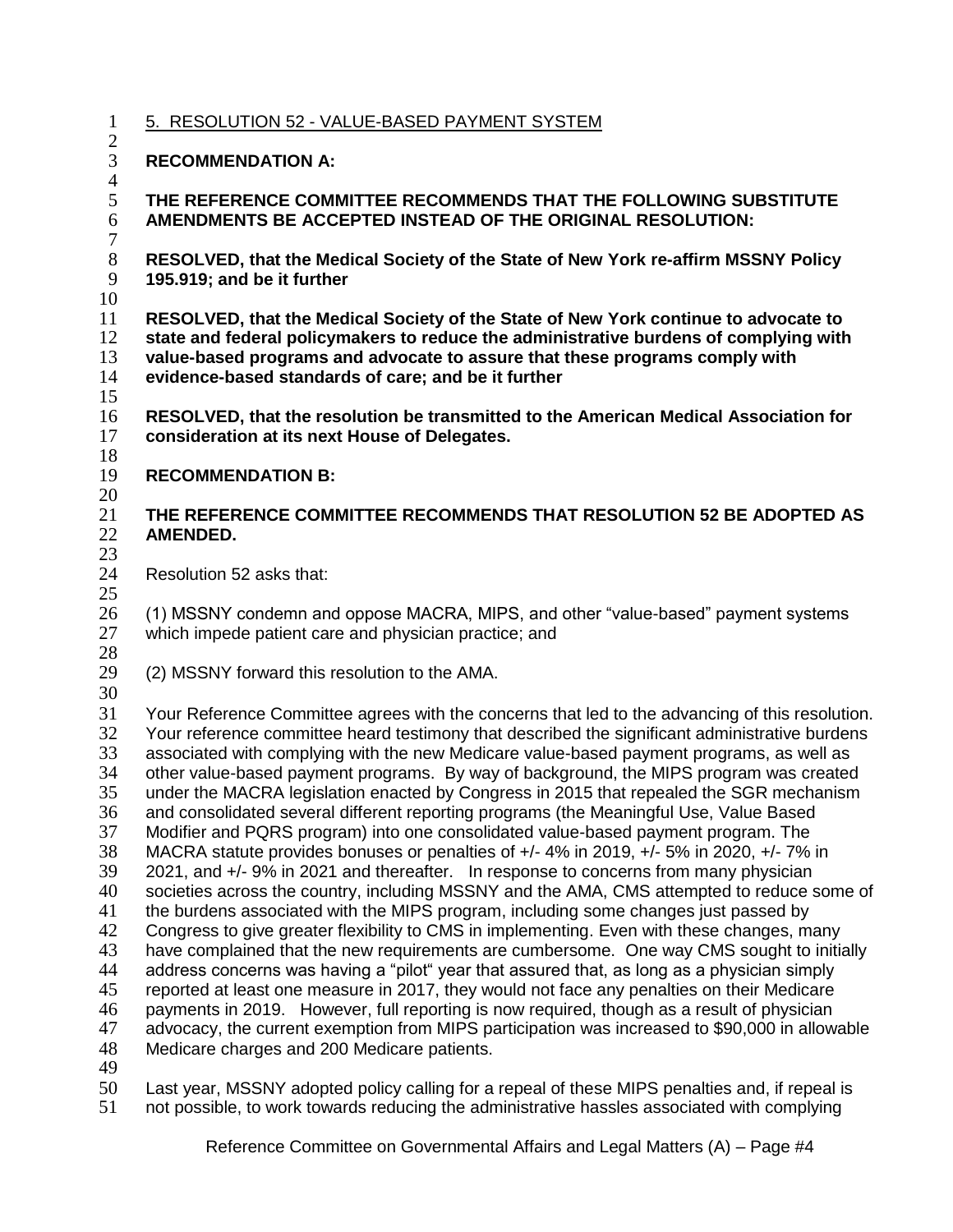- with MIPS. As many testified their concerns with the use of the words in the proposed
- 2 resolution of "opposing" or "condemning" value-based payments, our reference committee
- 3 believes that MSSNY's existing policy should be re-affirmed instead. However, as your<br>4 reference committee agrees with the concerns about the burdens of complying with value
- 4 reference committee agrees with the concerns about the burdens of complying with value-based<br>5 payment programs, it recommended an additional resolved to further direct MSSNY to continue
- payment programs, it recommended an additional resolved to further direct MSSNY to continue
- to advocate to reduce administrative burdens in these programs.
- 

# **195.919 Reduce Physician Practice Administrative Burden**

 The Medical Society of the State of New York will work with the AMA and the federation of medicine to repeal the law that conditions a portion of a physician's Medicare payment on compliance with the Medicare Merit-Based Incentive Payment System (MIPS) and Alternative Payment Models (APM) programs. Should full repeal not be achievable, the Medical Society of 13 the State of New York will work with the AMA and the federation of medicine to advocate for<br>14 Legislation and/or regulation which would significantly reduce the administrative burdens and legislation and/or regulation which would significantly reduce the administrative burdens and penalties associated with compliance with the MIPS and APM programs. The New York delegation will introduce a resolution at the June AMA House of Delegates meeting calling for similar action. (HOD 2017-54)

 

### 6. RESOLUTION 53 - REBALANCING OF FACILITY FEES AND SERVICE FEES

# **RECOMMENDATION A:**

 $\frac{23}{24}$  **THE REFERENCE COMMITTEE RECOMMENDS THAT THE FOLLOWING SUBSTITUTE AMENDMENTS BE ACCEPTED INSTEAD OF THE ORIGINAL RESOLUTION:**

 $\frac{26}{27}$  **RESOLVED, that the Medical Society of the State of New York re-affirm MSSNY Policy 265.844; and be it further**

 **RESOLVED, that the Medical Society of the State of New York advocate for legislation or other regulatory mechanisms to eliminate unjustified discrepancies in payment schedules across different sites of service with the goal of creating more equitable payment schedules.** 

- 34<br>35
	- **RECOMMENDATION B:**
- 

## **THE REFERENCE COMMITTEE RECOMMENDS THAT RESOLUTION 52 BE ADOPTED AS AMENDED.**

 Resolution 53 asks MSSNY to advocate for legislation or other regulatory mechanisms to eliminate unjustified discrepancies in payment schedules for services across different sites of service.

43<br>44

Your reference committee agrees with the goals of this resolution. Your reference committee heard testimony regarding the significant differences in payments for patient care services delivered in a physician office versus a hospital, including the inability of a physician to collect a "facility fee" for surgery performed in an office based surgery setting. Your reference

- committee was made aware that a provision of Bipartisan Budget Act of 2015 specifies that, as
- of 2017, Medicare payments for most items and services furnished at an off-campus department
- of a hospital that was not billing as a hospital service prior to the date of enactment will be made
- under the applicable non-hospital payment system. However, these changes do not apply to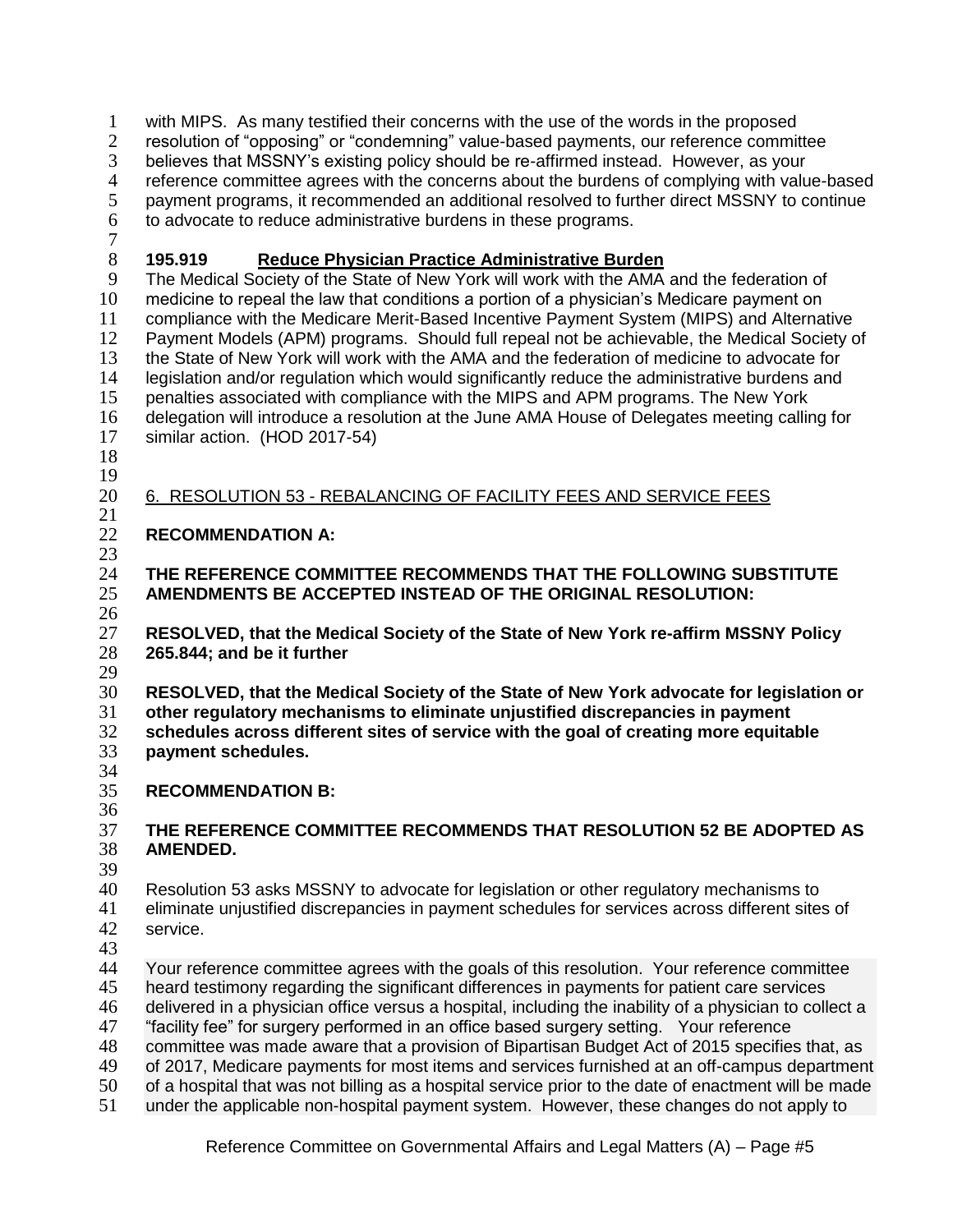Medicaid and commercial insurance carriers. Certainly, it is understood that there are 2 circumstances when it is necessary to have a higher payment in a hospital setting, since there 3 could be significant more overhead costs as well as costs for training medical residents and<br>4 students. This resolution recognizes these circumstances for payment differentials through to 4 students. This resolution recognizes these circumstances for payment differentials through the use of the words "uniustified discrepancies". Your reference committee recommended use of the words "unjustified discrepancies". Your reference committee recommended adoption of the above substitute resolution to a) re-affirm existing MSSNY policy urging the enactment of legislation to require insurers to cover facility fees and b) clarifying that the goal (as expressed during testimony) is create more "equitable" payment schedules that seek to assure that payment schedules more fairly reflect the costs that office-based physicians face in delivering services. **265.844 Office Based Surgery Reimbursement** The Medical Society of the State of New York will seek legislation to require health plans to provide facility fee reimbursement to physicians and/or medical practices that obtained State-15 mandated accreditation for their office-based surgical suite(s). The new legislation should mandate that facility fee reimbursement paid to physicians and/or medical practices issued by the health plan be fair and equitable, which means that payment by plans be no less than 50% of the rate paid to Ambulatory Surgical Centers (ASCs) or Hospitals for the room use of the ER, OR, OPD or Clinic, which will enable the plans to realize cost containment savings by paying 20 physicians and/or medical practices, rather than paying the full ASC or Hospital room use rate.<br>21 (HOD 2017-255) (HOD 2017-255) 7. RESOLUTION 54 - FAIR HEALTH TRANSPARENCY **RECOMMENDATION A:**  $\frac{27}{28}$  **THE REFERENCE COMMITTEE RECOMMENDS THAT THE FOLLOWING SUBSTITUTE AMENDMENTS BE ACCEPTED INSTEAD OF THE ORIGINAL RESOLUTION: RESOLVED, That the Medical Society of the State of New York re-affirm MSSNY Policy 265.852; and be it further** 33<br>34 **RESOLVED, that the Medical Society of the State of New York continue to work with Fair Health to ensure appropriate transparency and fairness in the collection and presentation of its usual and customary charge data; and be it further RESOLVED, that MSSNY continue to work with Fair Health to ensure appropriate representation by practicing primary and specialty care physicians on the Fair Health Board of Directors. RECOMMENDATION B:** 43<br>44 **THE REFERENCE COMMITTEE RECOMMENDS THAT RESOLUTION 54 BE ADOPTED AS AMENDED.** Resolution 54 asks that: (1) MSSNY work with FAIR Health and the New York State Department of Insurance to assure

- fair pricing and transparency of UCR fees from FAIR Health; and
-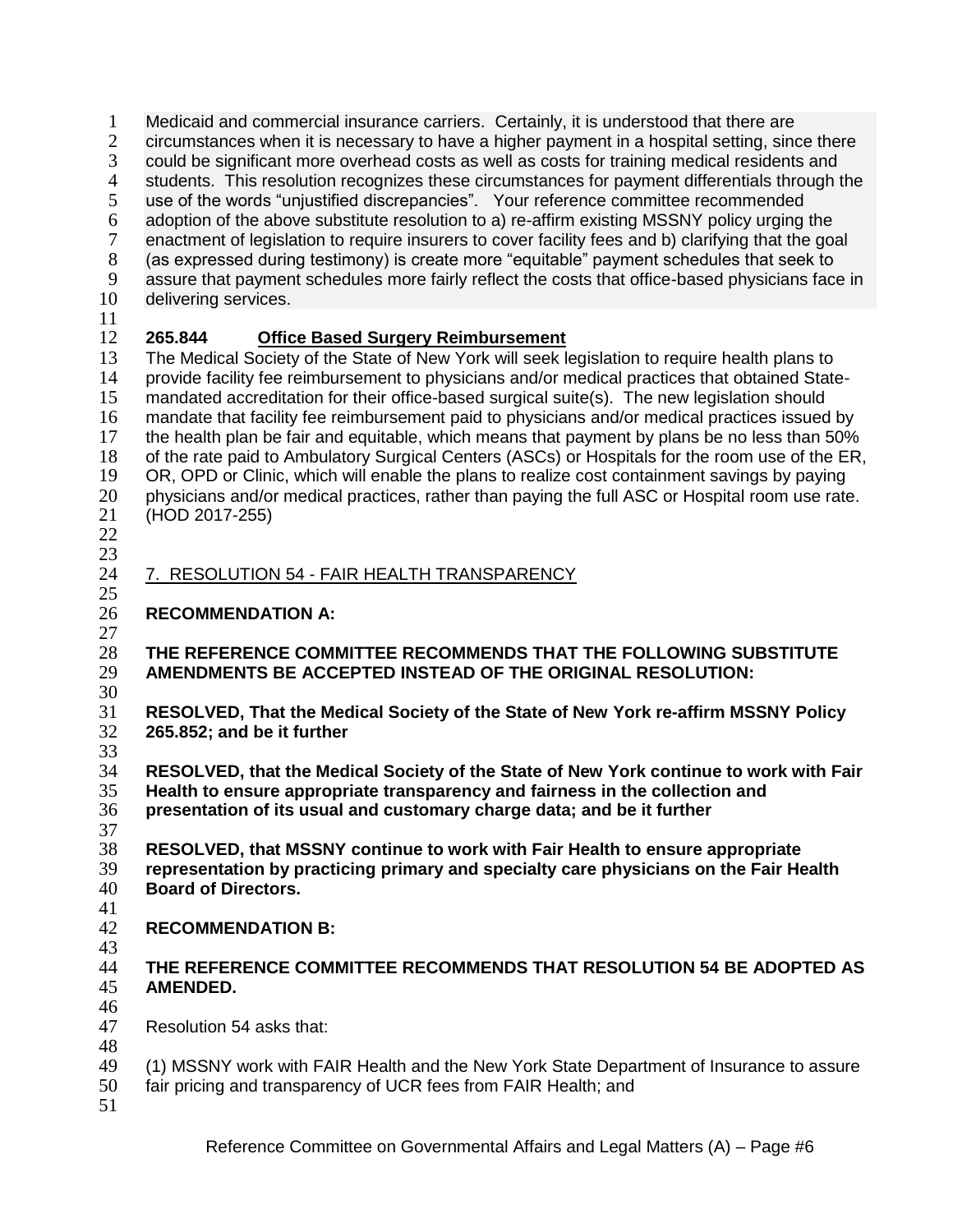(2) MSSNY advocate for appropriate primary/specialty care physician representation on the

- FAIR Health Board and/or committees.
- 

 $\frac{3}{4}$ 4 Your reference committee agrees with the concerns expressed in this resolution. The<br>5 Reference Committee heard testimony that some charge data was excluded from the F Reference Committee heard testimony that some charge data was excluded from the Fair 6 Health database for particular regions ("geo-zips") of the State that should not have been<br>7 excluded, which may have affected the  $80<sup>th</sup>$  percentile of charges for that geozip. MSSNY excluded, which may have affected the  $80<sup>th</sup>$  percentile of charges for that geozip. MSSNY has worked very closely with Fair Health representatives over the years to help promote the use of its database, as well as bringing to their attention instances where some of the charge data in particular geo-zips may appear to have anomalies. Importantly, Fair Health serves as the benchmark for the out of network charge data for New York's "surprise medical billing" law. To that extent, MSSNY has already adopted policy in this area that should be re-affirmed, but agrees with the recommendation for MSSNY to continue to work for fair charge data collection 14 and presentation, as well as for assuring representation on the Fair Health Board. Currently, we are fortunate that among the Board members is Dr. Nancy Nielson, a Buffalo internist who is former Speaker of MSSNY's House of Delegates and a former AMA President. It was also noted that it was important to clarify that the data from Fair Health do not represent fees but a collection of charge data. Therefore, the reference committee recommended that the above substitute resolution be adopted, which reflects many of the steps that MSSNY is already taking.  $\frac{20}{21}$  **265.852 Ensuring FAIRHEALTH Integrity** 22 The Medical Society of the State of New York will continue to work with Fair Health to assure optimal physician charge data collection and presentation. (HOD 2016-59) 8. RESOLUTION 55 - EMERGENCY OUT OF NETWORK SERVICES  $\frac{27}{28}$  **RECOMMENDATION A: THE REFERENCE COMMITTEE RECOMMENDS THAT THE FOLLOWING SUBSTITUTE AMENDMENTS BE ACCEPTED INSTEAD OF THE ORIGINAL RESOLUTION: RESOLVED, that the Medical Society of the State of New York work with the American Medical Association to pursue legislation or regulation to require health plans not regulated by the State of New York to pay physicians for emergency out of network care at least at the 80th percentile of charges for that particular geo-zip, as reported by the Fair Health database, and be it further RESOLVED, that this resolution be forwarded to the AMA for consideration at its next House of Delegates meeting. RECOMMENDATION B: THE REFERENCE COMMITTEE RECOMMENDS THAT RESOLUTION 55 BE ADOPTED AS** 

 **AMENDED.** 

Resolution 55 asks MSSNY to ask the AMA to pursue a change in the Health and Human

Services regulation regarding Emergency Out of Network Physician payments to require that

insurers pay the physician's bill in these cases, at least up to the 80th percentile of regional

- charges as determined by the FAIRHEALTH database.
-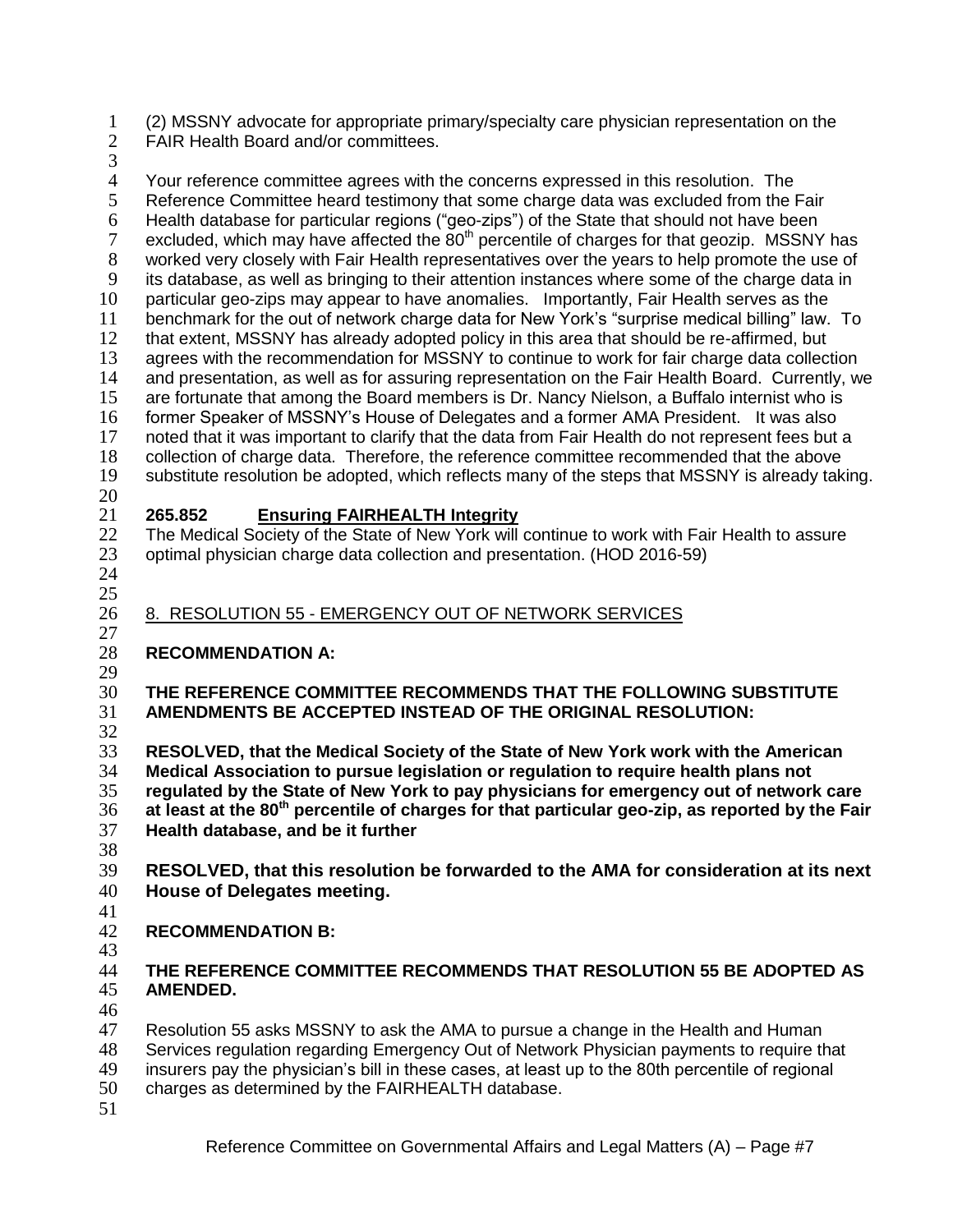Your reference committee agrees with the goals of the resolution. It appears that the sponsor of the resolution wants to assure that non-New York regulated health plans follow the provisions of New York's "surprise medical billing law", which among many other provisions assures that physician payments for Out of Network emergency and hospital surprise bills are based on the following factors: the physician's usual charge, the UCR, the specific circumstances of the case, the expertise of the particular physician, and whether there is a gross disparity between the fee charged by the physician and what the insurer usually pays for similar out of network services in that area. Your reference committee was advised that AMA Policy H-285.908 does have some policy in this area: "7. Our AMA supports health insurers paying out-of-network physicians fairly and equitably for emergency and out-of-network bills in a hospital. AMA policy is that any legislation which 12 addresses this issue should assure that insurer payment for such care be based upon a number of factors, including the physicians' usual charge, the usual and customary charge for such service, the circumstances of the care and the expertise of the particular physician." However, this policy does not specifically call for the AMA to seek federal legislation to address claims of out of network physicians for ERISA-regulated plans. Therefore, your reference committee recommends adoption of the above resolution to seek to have the AMA accomplish the goal of assuring that non-state regulated plans have to pay out of network ER claims fairly. 9. RESOLUTION 57 - PROHIBIT RETROSPECTIVE ER COVERAGE DENIAL  $\frac{23}{24}$ **RECOMMENDATION A: THE REFERENCE COMMITTEE RECOMMENDS THAT THE FOLLOWING SUBSTITUTE AMENDMENTS BE ACCEPTED INSTEAD OF THE ORIGINAL RESOLUTION:**  $\frac{28}{29}$  **RESOLVED, that the Medical Society of the State of New York re-affirm MSSNY Policy 265.918; and be it further RESOLVED, that the Medical Society of the State of New York work to assure strong enforcement of the New York and federal laws that require health insurance companies to cover emergency room care when a patient reasonably believes they are in need of immediate medical attention, including the imposition of meaningful financial penalties on insurers who do not follow the law; and be it further RESOLVED, that this resolution be forwarded to the AMA for consideration at its next House of Delegates meeting.**  $\frac{40}{41}$  **RECOMMENDATION B:**  $\frac{42}{43}$  **THE REFERENCE COMMITTEE RECOMMENDS THAT RESOLUTION 57 BE ADOPTED AS AMENDED.** 45<br>46 Resolution 57 asks that: (1) MSSNY seek, through legislation and/or regulation, prohibition of health insurance plan 49 language which retrospectively denies coverage of emergency room care when a patient 49 language which retrospectively denies coverage of emergency room care when a patient presents with good faith belief that they have an emergency condition;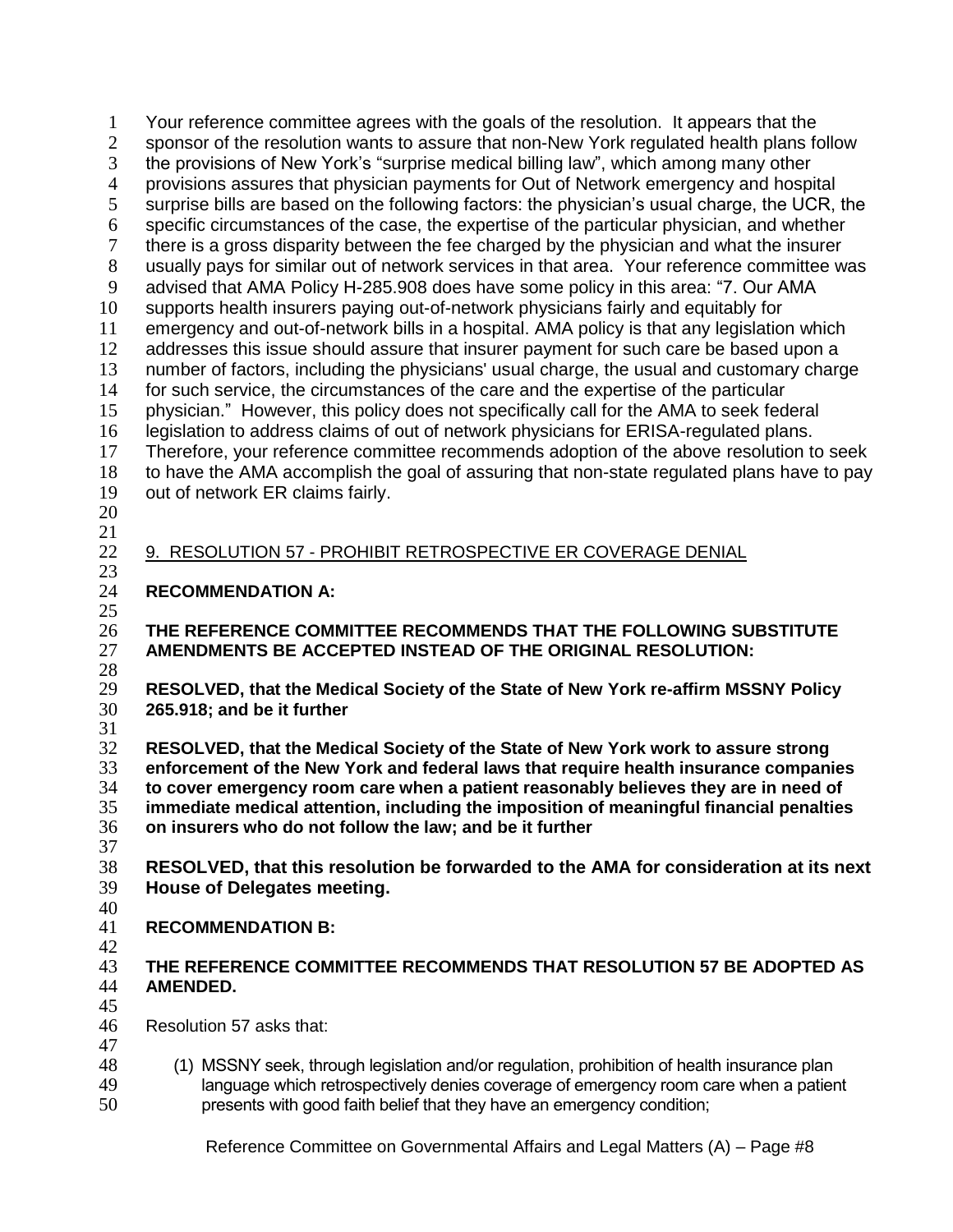- 
- (2) MSSNY seek, through legislation and/or regulation, expeditious independent third-party review of emergency care denial based on retrospective information and ultimate diagnosis; and
- $rac{4}{5}$
- (3) the MSSNY Delegation to the American Medical Association (AMA) introduce a similar resolution at the next meeting of the AMA House of Delegates for federal jurisdiction over applicable government-sponsored and self-insured plans.

 Your reference committee agrees with the concerns expressed in this resolution. Since 1996, New York has had a law that requires health insurers to cover Emergency Room visits based on the "prudent layperson standard" which according to DFS, means that an emergency condition is a medical or behavioral condition that is acute and includes severe pain, or the patient expects that if they do not get immediate medical attention it will: Put your health in serious jeopardy; If you are pregnant, put the health of your unborn child in serious jeopardy; In the case of a behavioral condition, put your health or the health of others in serious jeopardy; Cause serious impairment to your bodily functions; Cause serious dysfunction of a bodily organ; or Cause serious disfigurement. However, there was testimony that some insurers across the country have established new policies to retroactively deny coverage for ER visits if the visit upon further review was not a sufficient "emergency." While the evidence of this happening in 19 New York is scant due to its strong laws in this area, your Reference Committee believes it<br>20 would be helpful to re-affirm MSSNY's long-standing policy in this area. Your reference 20 would be helpful to re-affirm MSSNY's long-standing policy in this area. Your reference<br>21 committee supports efforts to penalize insurers who violate this law. committee supports efforts to penalize insurers who violate this law.

## **265.918 Payment for Urgent and Emergent Health Care Services**:

 That MSSNY seek public policy, regulation or legislation that would require health care payers 25 in New York to pay for all reasonable urgent and emergent medical services for their covered 26 patients, that the definition of reasonable urgent medical services should carry the prudent<br>27 lavperson standard similar to what is already in effect for emergent medical services, and th layperson standard similar to what is already in effect for emergent medical services, and that health care payers reimburse out of network physicians for care provided on urgent or emergency basis at a level which the physician believes fairly reflects the costs of providing a service and the value of their professional judgment. (Council 1/26/06; Reaffirmed HOD 2017) 

- 32<br>33 10. RESOLUTION 60 - UTILIZATION REVIEW
- 34<br>35 **RECOMMENDATION A:**

### **THE REFERENCE COMMITTEE RECOMMENDS THAT THE FIRST RESOLVED OF RESOLUTION 60 BE AMENDED BY ADDITION:**

39<br>40

 **RESOLVED, that the Medical Society of the State of New York seek legislation/regulation that requires insurance companies, peer review organizations, CMS, and others to use the review criteria that existed at the time that services were provided when making their determinations; and be it further**

- 
- 
- 
- 
- 
-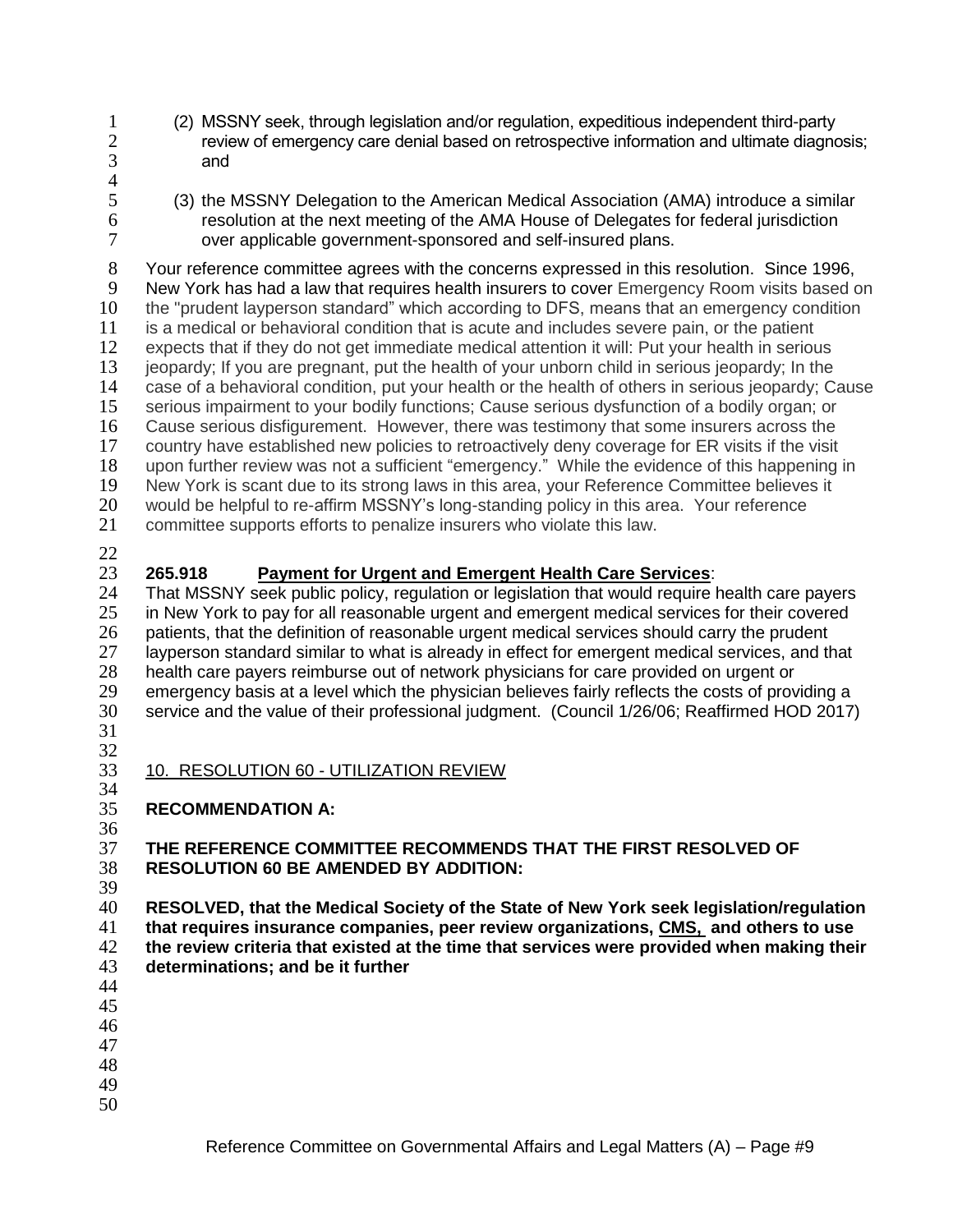$\mathcal{D}$  **THE REFERENCE COMMITTEE RECOMMENDS THAT THE SECOND RESOLVED OF RESOLUTION 60 BE ADOPTED. RESOLVED, that the Medical Society of the State of New York bring a similar resolution to the AMA House of Delegates. RECOMMENDATION C: THE REFERENCE COMMITTEE RECOMMENDS THAT RESOLUTION 60 BE ADOPTED AS AMENDED.** Resolution 60 asks that: (1) MSSNY seek legislation/regulation that requires insurance companies, peer review organizations and others to use the review criteria that existed at the time that services were provided when making their determinations; and (2) MSSNY bring a similar resolution to the AMA House of Delegates. 22 Your reference committee heard much testimony in support of this resolution. It was noted how unfair it is that a physician could be reviewed based upon care criteria that was not in use when the care was delivered. Since much of the focus of the resolution was on Medicare claims, a slight amendment was suggested to add "CMS" to the entities to which the goals of this resolution should apply. 11. RESOLUTION 61 - MODERNIZING OPMC  $\frac{30}{31}$  **RECOMMENDATION A: THE REFERENCE COMMITTEE RECOMMENDS THAT THE FOLLOWING SUBSTITUTE AMENDMENTS BE ACCEPTED INSTEAD OF THE ORIGINAL RESOLUTION:** 35<br>36 **RESOLVED, that the Medical Society of the State of New York continue to work with the New York State Department of Health, and the Office of Professional Medical Conduct to educate physicians about the procedures and activities of the OPMC; and be it further RESOLVED, that the Medical Society of the State of New York seek that the Office of Professional Medical Conduct expunge any complaint, after a period of two years, that has been determined to be invalid or dismissed.** 

Reference Committee on Governmental Affairs and Legal Matters (A) – Page #10

- **RECOMMENDATION B:**
-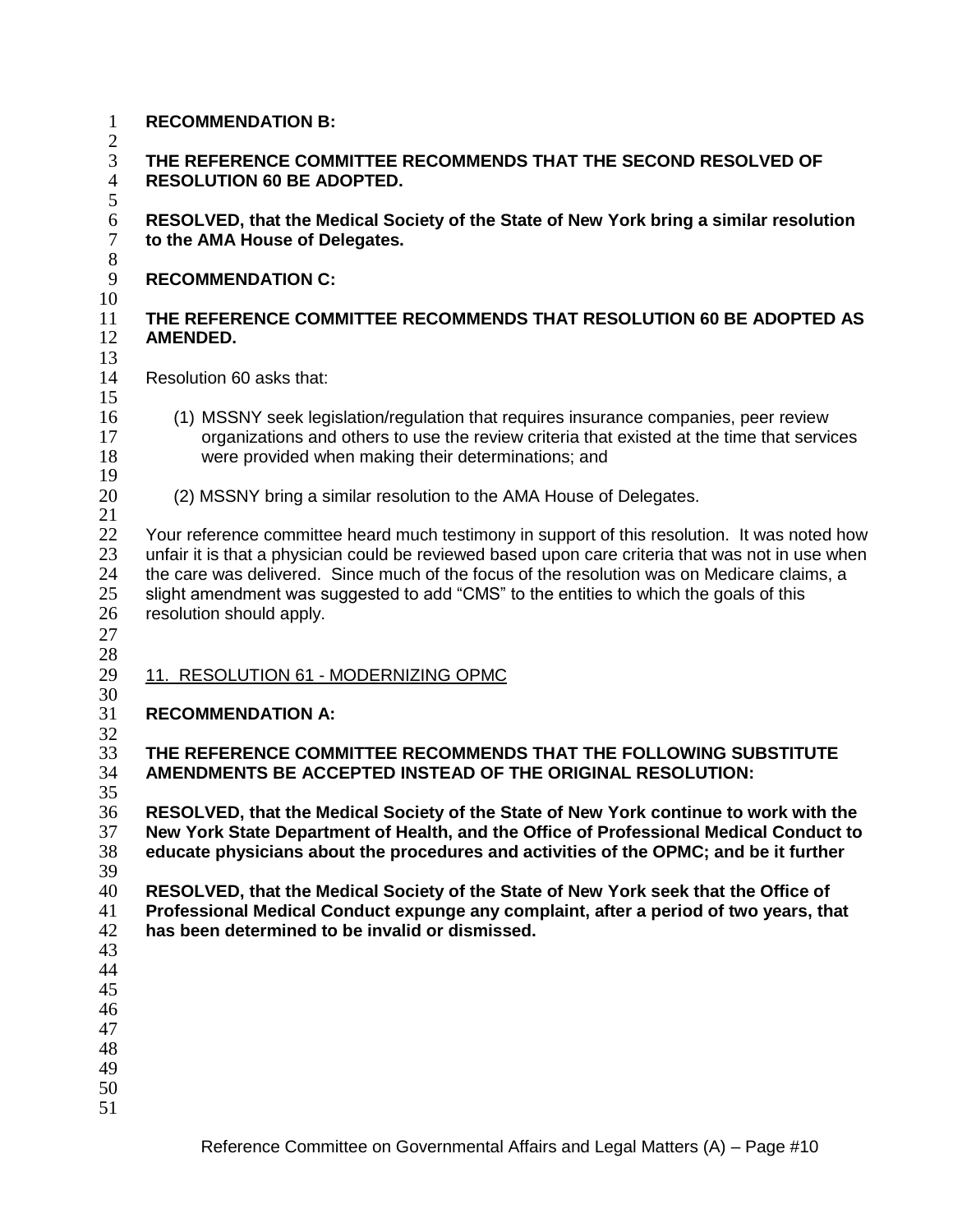### **RECOMMENDATION B:**

 $\mathcal{L}$ 

 $\frac{13}{14}$ 

### **THE REFERENCE COMMITTEE RECOMMENDS THAT RESOLUTION 61 BE ADOPTED AS AMENDED.**

Resolution 61 asks that:

- (1) MSSNY work with the Department of Health, the Office of Professional Medical Conduct, regulators, and legislators who share our goals to protect the public, to learn more about the efficacy and transparency of the procedures and activities of OPMC and then to develop processes to modernize the program in order to make it both more effective and 12 less burdensome to physicians;
- (2) MSSNY seek regulations that require the Office of Professional Medical Conduct to notify physicians of an investigation they are a part of, at the moment of initiation with a description of the general nature for that investigation and a copy of that complaint; and
- (3) MSSNY seek regulations that require the Office of Professional Medical Conduct to fully close and expunge any complaint, after a period of two years, that has been determined 20 to be invalid, incomplete or dismissed.
- 22 Your reference committee agrees with the concerns that led to the bringing of this resolution. Your reference committee heard testimony regarding the significant challenges that physicians face when they are investigated by OPMC. Moreover, as part of the Budget, the Governor's proposed legislation opposed by MSSNY that would expand the ability of the Commissioner to 26 summarily suspend a physician where such physician is charged with a criminal felony and the 27 filled 27 filled conduct may present a risk to patients or to the public". It would also authorize the <sup>27</sup> "alleged conduct may present a risk to patients or to the public". It would also authorize the<br>28 Commissioner of Health to obtain a warrant that would allow the Department to search and 28 Commissioner of Health to obtain a warrant that would allow the Department to search and<br>29 Seize documents, computers and electronic devices where relevant, as well as shorten from seize documents, computers and electronic devices where relevant, as well as shorten from 30 to 10 days the time allowed to respond to the Commissioner's request for relevant information. However, there is a balance to achieve. MSSNY has more many years worked closely with DOH to assure a robust process for investigating physician misconduct and protecting the 33 public, since the practices of one aberrant physician could lead to circumstances where the<br>34 Legislature feels compelled to enact legislation that would affecting the entire profession. At Legislature feels compelled to enact legislation that would affecting the entire profession. At the same time, it is essential to assure physicians are given necessary due process protections given the enormous consequences of an action by OPMC. For example, in 2008, legislation 37 was enacted to enhance the due process given to physicians under OPMC investigation at the 38 same time OPMC was given the power to notify the public in certain instances that charges same time OPMC was given the power to notify the public in certain instances that charges were pending against a physician.
- 

 Given this tricky balance we are trying to maintain, your reference committee recommends adoption above substitute resolution to assure physicians are properly educated about the 43 OPMC process, as well as to assure that stale investigations are expunged. However, given<br>44 that most complaints against physicians are dismissed without being referred to an investigati that most complaints against physicians are dismissed without being referred to an investigation committee (when a physician is required to be given the opportunity for an interview), several testified that they did not support the idea of requiring notice immediately upon the filing of a complaint. Therefore, your reference committee did not include this provision in the substitute resolution.

- 
- 
-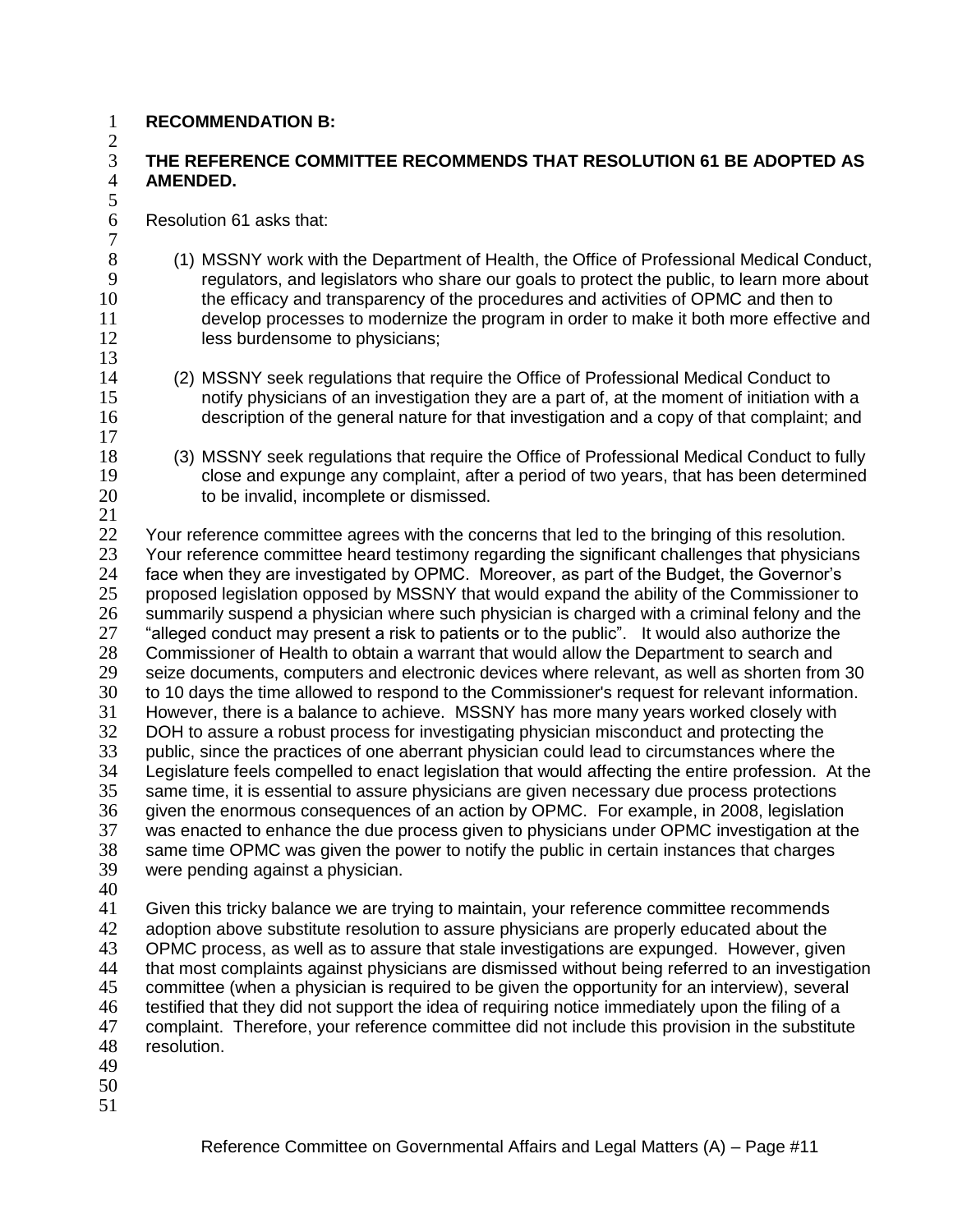| $\mathbf{1}$                        | 12. RESOLUTION 62 - MSSNY SUPPORTS HEALTH INFORMATION EXCHANGE                                                                                                                                                                                                                                                                                                                                |  |  |  |  |
|-------------------------------------|-----------------------------------------------------------------------------------------------------------------------------------------------------------------------------------------------------------------------------------------------------------------------------------------------------------------------------------------------------------------------------------------------|--|--|--|--|
| $\mathbf{2}$<br>3<br>$\overline{4}$ | <b>RECOMMENDATION A:</b><br>THE REFERENCE COMMITTEE RECOMMENDS THAT THE FIRST RESOLVED TO<br><b>RESOLUTION 62 BE ADOPTED:</b><br>RESOLVED, That the Medical Society of the State of New York (MSSNY) reaffirm its<br>support for the use of Health Information Exchange services by member physicians and<br>their associated organizations; and be it further                                |  |  |  |  |
| 5<br>$6\,$<br>$\tau$                |                                                                                                                                                                                                                                                                                                                                                                                               |  |  |  |  |
| $8\,$<br>9<br>10                    |                                                                                                                                                                                                                                                                                                                                                                                               |  |  |  |  |
| 11<br>12<br>13                      | <b>RECOMMENDATION B:</b>                                                                                                                                                                                                                                                                                                                                                                      |  |  |  |  |
| 14<br>15<br>16                      | THE REFERENCE COMMITTEE RECOMMENDS THAT THE SECOND RESOLVED TO<br><b>RESOLUTION 62 BE AMENDED BY ADDITION.</b>                                                                                                                                                                                                                                                                                |  |  |  |  |
| 17<br>18<br>19<br>20                | RESOLVED, that MSSNY encourage physicians to contribute patient data to their local<br>Health Information Exchange, while advocating for policies that assure that patient data<br>is adequately secured; and be it further                                                                                                                                                                   |  |  |  |  |
| 21<br>22                            | <b>RECOMMENDATION C:</b>                                                                                                                                                                                                                                                                                                                                                                      |  |  |  |  |
| 23<br>24<br>25                      | THE REFERENCE COMMITTEE RECOMMENDS THAT THE THIRD RESOLVED TO<br><b>RESOLUTION 62 BE AMENDED BY ADDITION.</b>                                                                                                                                                                                                                                                                                 |  |  |  |  |
| 26<br>27<br>28<br>29<br>30          | RESOLVED, that MSSNY continue to work with New York eHealth Collaborative (NYeC)<br>and the New York State Department of Health (DOH) to better assure the usability of data<br>and to protect physicians from bearing the cost of contributing data to Health<br><b>Information Exchanges.</b>                                                                                               |  |  |  |  |
| 31<br>32                            | <b>RECOMMENDATION D:</b>                                                                                                                                                                                                                                                                                                                                                                      |  |  |  |  |
| 33<br>34<br>35                      | THE REFERENCE COMMITTEE RECOMMENDS THAT RESOLUTION 62 BE ADOPTED AS<br><b>AMENDED.</b>                                                                                                                                                                                                                                                                                                        |  |  |  |  |
| 36<br>37                            | Resolution 62 asks that:                                                                                                                                                                                                                                                                                                                                                                      |  |  |  |  |
| 38<br>39<br>40                      | (1) MSSNY reaffirm its support for the use of Health Information Exchange services by<br>member physicians and their associated organizations;                                                                                                                                                                                                                                                |  |  |  |  |
| 41<br>42<br>43                      | (2) MSSNY encourage physicians to contribute patient data to their local Health Information<br>Exchange; and                                                                                                                                                                                                                                                                                  |  |  |  |  |
| 44<br>45<br>46<br>47                | (3) MSSNY continue to work with New York eHealth Collaborative (NYeC) and the New<br>York State Department of Health (DOH) to protect physicians from bearing the cost of<br>contributing data to Health Information Exchanges.                                                                                                                                                               |  |  |  |  |
| 48<br>49<br>50<br>51                | Your reference committee agrees with the goals of this resolution. Health Insurance Exchanges<br>serve a valuable purpose in assisting physicians with vital information regarding care that has<br>been provided to their patients by other physicians and care providers. In a world where<br>physicians are increasingly assessed regarding how they manage and coordinate their patients' |  |  |  |  |

Reference Committee on Governmental Affairs and Legal Matters (A) – Page #12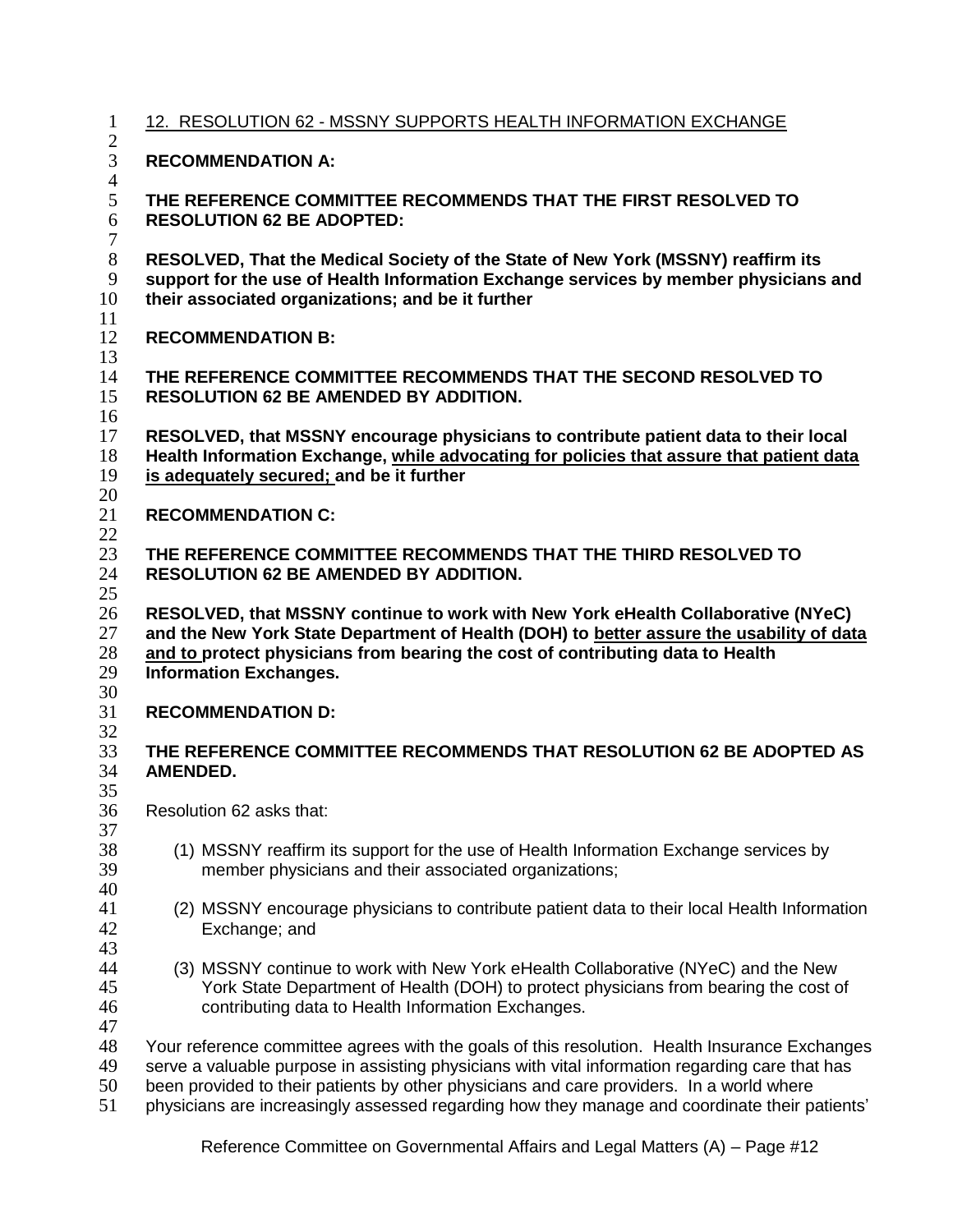care, developing comprehensive patient data in a RHIO is tremendously important. It was also noted that MSSNY's Health Information Technology (HIT) Committee supported the resolution. 3 Other physicians have concerns with the increasing requirements on physicians to use EHRs,<br>4 particularly in light on the recent debacle involving the ransonware attack of Allscripts EHR 4 particularly in light on the recent debacle involving the ransonware attack of Allscripts EHR<br>5 system that prevented hindered physicians ability to treat their patients for a few weeks in system that prevented hindered physicians ability to treat their patients for a few weeks in January. Therefore, your Reference Committee recommended an amendment to the resolveds to call for MSSNY to continue to advocate to ensure that there is appropriate security of the data maintained by these RHIOs. The reference committee also recommended also additional amendment to assure the data gathered from these RHIOs is not too cumbersome to access. 13. RESOLUTION 63 - INTEGRATING MEDICAL RECORDS

### $\frac{13}{14}$ **RECOMMENDATION A:**

 **THE REFERENCE COMMITTEE RECOMMENDS THAT THE FOLLOWING SUBSTITUTE AMENDMENT BE ADOPTED INSTEAD OF THE ORIGINAL RESOLUTION:**

 $\frac{18}{19}$  **RESOLVED, that the MSSNY Council establish a Task Force including psychiatrists, substance Abuse expert physicians and other patient care physicians to make recommendations regarding which aspects of a patients' mental health and substance abuse disorder treatment history should be available to other physicians treating that patient where such information is relevant to that patients' care.**

### $\frac{24}{25}$ **RECOMMENDATION B:**

 $\frac{26}{27}$  **THE REFERENCE COMMITTEE RECOMMENDS THAT RESOLUTION 63 BE ADOPTED AS AMENDED.**

 Resolution 63 asks MSSNY to advocate for development of a model for mental health documentation that would allow portions of mental health and substance use disorder records to be available to other clinicians, and to include at least diagnoses, treatment plans, medication changes, and allergies.

 Your reference committee agrees with the intent of the resolution. There can be circumstances 36 where aspects of a patient's substance abuse treatment history could be relevant to another<br>37 treating physician of the patient, such as the medications that patient is taking. However there 37 treating physician of the patient, such as the medications that patient is taking. However there<br>38 are also concerns regarding the ongoing stigmatization of patients who have undergone such are also concerns regarding the ongoing stigmatization of patients who have undergone such treatment. Your reference committee was advised that, when this resolution was discussed by the MSSNY Health Information Technology Committee, a consensus recommendation could not be reached due to these conflicting concerns. Recognizing the challenges of reconciling these competing concerns which may require more in-depth discussion than can be had at the House 43 of Delegates, your reference committee recommended this issue be brought to a special Work<br>44 Group of expert physicians or existing MSSNY committee with similar expertise. Group of expert physicians or existing MSSNY committee with similar expertise. 

- 
- 
- 
- 
-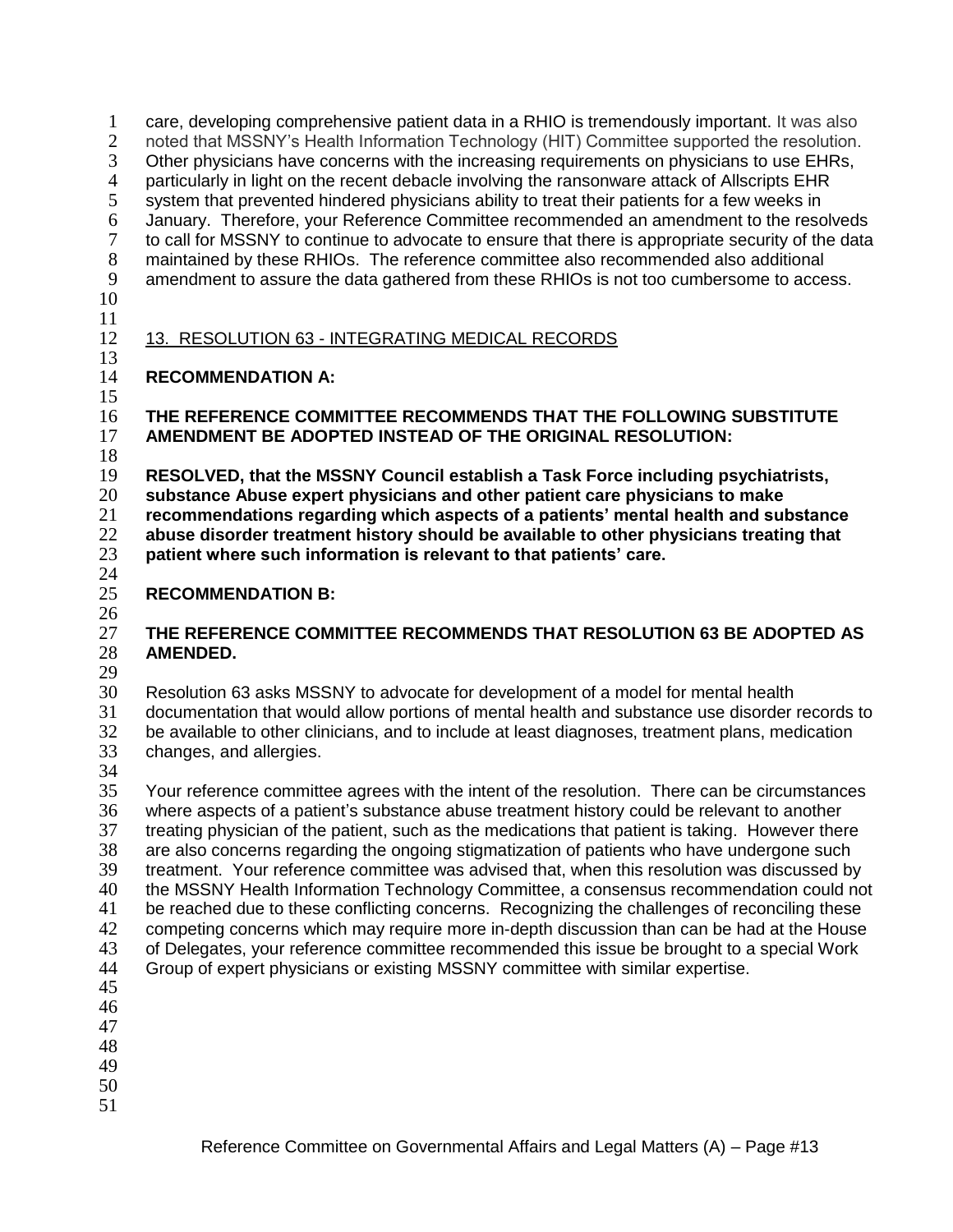## 14. RESOLUTION 64 - CANCELLING PRESCRIPTIONS THROUGH EHRS

### $rac{2}{3}$ **RECOMMENDATION A:**

#### $rac{4}{5}$  **THE REFERENCE COMMITTEE RECOMMENDS THAT RESOLUTION 64 BE AMENDED BY ADDITION AND DELETION**

 **RESOLVED, that the Medical Society of the State of New York advocate that New York State to require all pharmacies, prescription programs, and Electronic Health Records (EHRs) vendors to adopt technologies for physicians to easily cancel medications electronically.**

#### **RECOMMENDATION B:**

## **THE REFERENCE COMMITTEE RECOMMENDS THAT RESOLUTION 64 BE ADOPTED AS AMENDED.**

 $\frac{17}{18}$ Resolution 64 asks MSSNY to advocate New York State to require all pharmacies, prescription programs, and Electronic Health Records (EHRs) to adopt technologies for physicians to easily cancel medications electronically.

22 Your Reference Committee agrees with the concerns raised during the testimony. Prescribers routinely modify prescriptions after consulting with patients or after conducting medication reconciliation. Although these modifications are usually transcribed in the practice's EHR system during the patient care documentation process, medication discontinuation notification 26 orders often will not get electronically communicated to the patient's pharmacy. This is because<br>27 most of the EHR and pharmacy practice management systems have not implemented the most of the EHR and pharmacy practice management systems have not implemented the <sup>28</sup> "Cancel Rx Request" messaging transactions. As a result, prescribers are left with no<br>29 alternative but to call or manually send a fax to the pharmacy to communicate a discor alternative but to call or manually send a fax to the pharmacy to communicate a discontinuation or cancellation order. This can be disruptive to a physician's practice workflow. One survey reported that only 1/3 of providers and 40% of pharmacies are using EHRs with the capability to cancel prescriptions. It was also noted that MSSNY's Health Information Technology (HIT) 33 Committee supported the resolution. While your reference committee agrees with the goals of 34 the resolution, it was suggested that the resolution over revised slightly to give flexibility regarding the resolution, it was suggested that the resolution be revised slightly to give flexibility regarding how best to achieve its goals since it may involve working with HIT vendors, pharmacies, the AMA and the federal government in addition to New York State.

 

# 15. RESOLUTION 65 - PATHOLOGY SPECIMENS

## **RECOMMENDATION A:**

### **THE REFERENCE COMMITTEE RECOMMENDS THAT THE FOLLOWING SUBSTITUTE AMENDMENT BE ADOPTED INSTEAD OF THE ORIGINAL RESOLUTION:**

 **RESOLVED, that the Medical Society of the State of New York work with the Healthcare Association of New York State (HANYS) to assure the development of hospital policies that give appropriate discretion to physicians to determine which specimens should be sent for pathological analysis.**

- 
-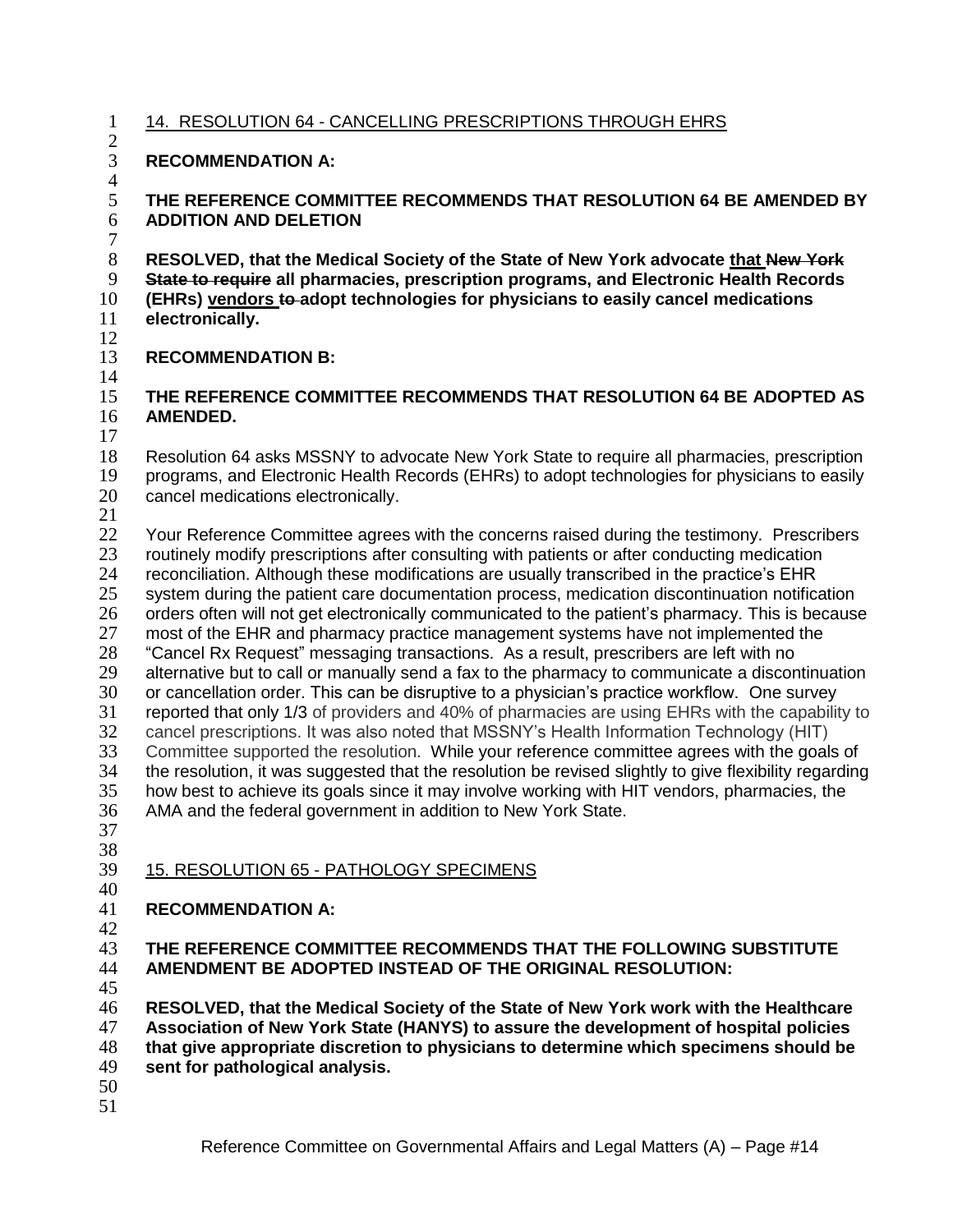## **RECOMMENDATION B:**

 $\mathcal{D}$ 

## **THE REFERENCE COMMITTEE RECOMMENDS THAT RESOLUTION 65 BE ADOPTED AS AMENDED.**

6 Resolution 65 asks that MSSNY work with the New York State Department of Health to<br>6 Iabel removed hardware, synovial shavings, meniscal shavings, and arthritic bone from i label removed hardware, synovial shavings, meniscal shavings, and arthritic bone from joint replacement surgeryas tissues that are not medically indicated forroutinepathological analysis, unless the surgeon's opinion indicates otherwise.

 Your reference committee heard testimony from physicians who believe that the decision regarding which items removed from a patient during surgery should be sent for pathology 13 analysis should be made by the treating physician. However, concerns were expressed<br>14 regarding an apparent federal law provision that grants hospitals authority to determine w 14 regarding an apparent federal law provision that grants hospitals authority to determine which<br>15 tissues and other items to be sent to pathology after surgery. Testimony was received that the tissues and other items to be sent to pathology after surgery. Testimony was received that the issue was not just specific to orthopedic surgeons, but to other physicians performing surgery in hospitals. There was also testimony that the additional pathology costs could work against physicians where they may be assessed based upon the costs of care attributed to them. Given that these decisions are up to each hospital, it was suggested that MSSNY work with the 20 hospital association to assure the development of policies that given appropriate discretion,<br>21 within reason, to the physician. within reason, to the physician. 

 $\frac{23}{24}$ 

#### 16. RESOLUTION 67 - DIABETIC SHOES

# **RECOMMENDATION A:**

## **THE REFERENCE COMMITTEE RECOMMENDS THAT THE FOLLOWING SUBSTITUTE AMENDMENT BE ACCEPTED INSTEAD OF THE ORIGINAL RESOLUTION:**

 $\frac{30}{31}$ 

 **RESOLVED, that the Medical Society of the State of New York work with the NYS Society of Orthopedic Surgeons, primary care societies, and the New York State Podiatric Association towards creating a standardized form to request diabetic footwear.**

 $\frac{34}{35}$ **RECOMMENDATION B:**

### 36<br>37 **THE REFERENCE COMMITTEE RECOMMENDS THAT RESOLUTION 68 BE ADOPTED AS AMENDED.**

39<br>40

Resolution 67 asks that MSSNY on a pilot or trial basis, recommend that a single standardized form be developed for orders or recommendations of Diabetic Foot Wear/Orthotic/Inserts, that would have sections for both disciplines on one form and which the patients can readily obtain from either their physician/NP/PA or podiatrist.

 Your reference committee heard mixed testimony on this resolution but believes there could be some merit to it. Testimony was received from the author about the need of assuring appropriate footwear for diabetic patients. However, testimony was also received regarding the reference to physician assistants and nurse practitioners as primary care practitioners, as well as the lack of input by orthopedic surgeons. Given that this idea for a standardized form could have some merit, your reference committee believes it may be worthwhile to work towards this goal, provided there was appropriate input from the affected specialty care physicians.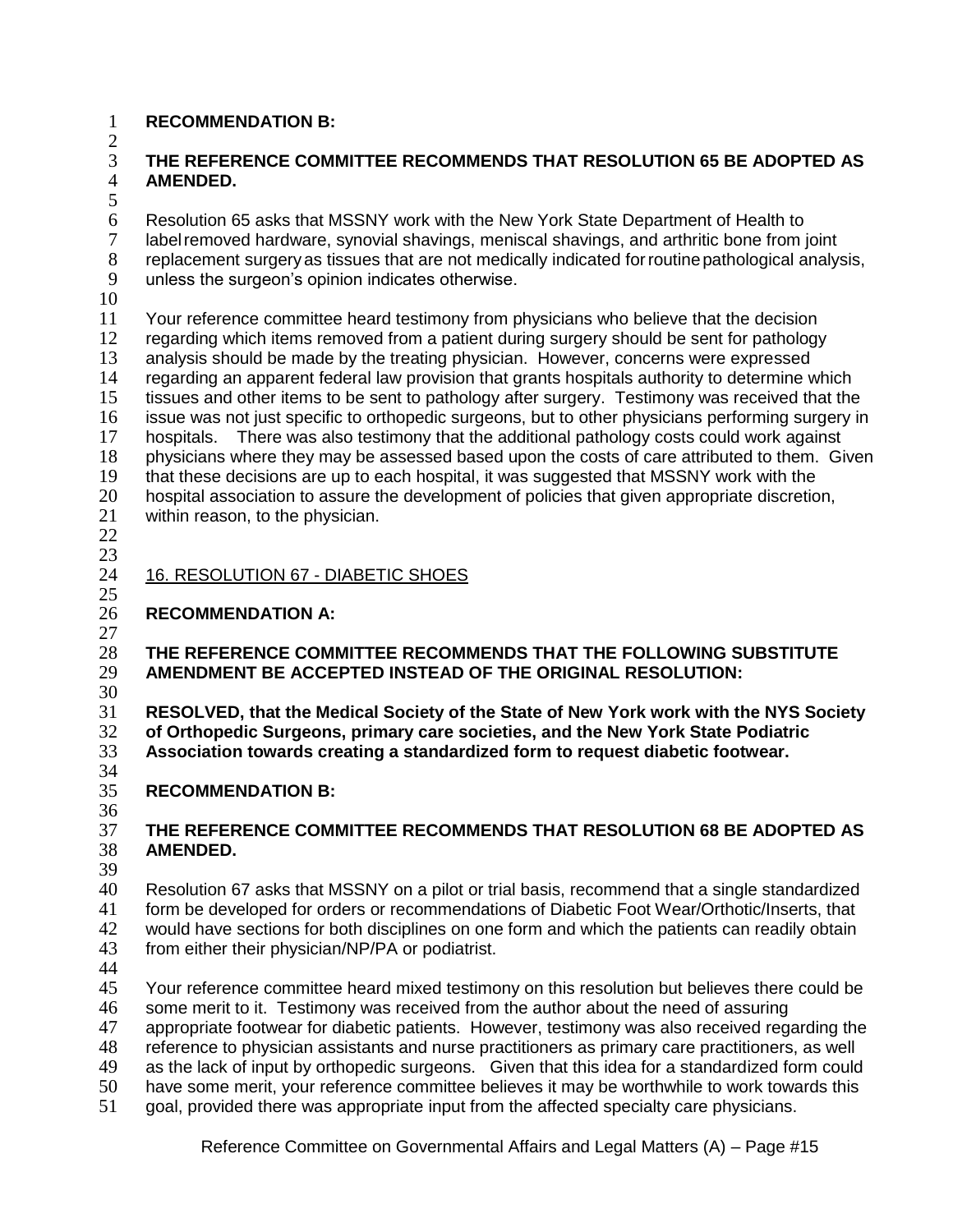| $\mathbf 1$                                        |                                                                                                                                                                                                                                                                                                                                                                                                                                                                                                                                                                                                                                                        |  |  |  |  |
|----------------------------------------------------|--------------------------------------------------------------------------------------------------------------------------------------------------------------------------------------------------------------------------------------------------------------------------------------------------------------------------------------------------------------------------------------------------------------------------------------------------------------------------------------------------------------------------------------------------------------------------------------------------------------------------------------------------------|--|--|--|--|
| $\overline{c}$<br>3                                | 17. RESOLUTION 68 - USE OF PRESSURE-GUIDED TREATMENT OF HEART FAILURE                                                                                                                                                                                                                                                                                                                                                                                                                                                                                                                                                                                  |  |  |  |  |
| $\overline{4}$                                     |                                                                                                                                                                                                                                                                                                                                                                                                                                                                                                                                                                                                                                                        |  |  |  |  |
| 5<br>6                                             | <b>RECOMMENDATION A:</b>                                                                                                                                                                                                                                                                                                                                                                                                                                                                                                                                                                                                                               |  |  |  |  |
| $\tau$<br>$8\,$<br>9                               | THE REFERENCE COMMITTEE RECOMMENDS THAT THE FOLLOWING SUBSTITUTE<br>AMENDMENT BE ACCEPTED INSTEAD OF THE ORIGINAL RESOLUTION:                                                                                                                                                                                                                                                                                                                                                                                                                                                                                                                          |  |  |  |  |
| 10<br>11<br>12                                     | RESOLVED, that the Medical Society of the State of New York support studying new<br>technologies targeting pressure guided treatment of heart failure                                                                                                                                                                                                                                                                                                                                                                                                                                                                                                  |  |  |  |  |
| 13<br>14                                           | <b>RECOMMENDATION B:</b>                                                                                                                                                                                                                                                                                                                                                                                                                                                                                                                                                                                                                               |  |  |  |  |
| 15<br>16<br>17                                     | THE REFERENCE COMMITTEE RECOMMENDS THAT RESOLUTION 68 BE ADOPTED AS<br><b>AMENDED.</b>                                                                                                                                                                                                                                                                                                                                                                                                                                                                                                                                                                 |  |  |  |  |
| 18<br>19<br>20<br>21                               | Resolution 68 asks that:<br>(1) MSSNY support adopting new technologies targeting pressure guided therapy in heart<br>failure; and                                                                                                                                                                                                                                                                                                                                                                                                                                                                                                                     |  |  |  |  |
| 22<br>23<br>24<br>25                               | (2) MSSNY advocate for New York State to conduct a pilot study to evaluate the effectiveness<br>in reducing hospital readmissions and the safety of adopting implantable devices in outpatient<br>pressure-guided treatment of heart failure.                                                                                                                                                                                                                                                                                                                                                                                                          |  |  |  |  |
| 26<br>27<br>28<br>29<br>30<br>31<br>32<br>33<br>34 | Your reference committee heard testimony from the author of the resolution. It also heard<br>testimony that this new procedure had not reached full acceptance. There was also a question<br>raised about the cost of this procedure. As a result of these concerns, your reference<br>committee was concerned about making a recommendation in this area without a full<br>opportunity for reviewing by experts, such as the American College of Cardiology as well as the<br>relevant committee within MSSNY. Therefore, your reference committee recommended the<br>above substitute resolution calling for further study of this emerging therapy. |  |  |  |  |
| 35<br>36                                           | 18. RESOLUTION 66 - LIFE-THREATENING COMPLICATIONS WITH HIP REPLACEMENTS                                                                                                                                                                                                                                                                                                                                                                                                                                                                                                                                                                               |  |  |  |  |
| 37<br>38<br>39                                     | THE REFERENCE COMMITTEE RECOMMENDS THAT RESOLUTION 66 NOT BE<br>ADOPTED.                                                                                                                                                                                                                                                                                                                                                                                                                                                                                                                                                                               |  |  |  |  |
| 40<br>41                                           | Resolution 66 asks that:                                                                                                                                                                                                                                                                                                                                                                                                                                                                                                                                                                                                                               |  |  |  |  |
| 42<br>43<br>44                                     | (1) MSSNY work for legislation and/or regulations, requiring physicians to identify (through the<br>hip registry and other records) patients who have received cobalt/chromium metal-on-metal hip<br>implants, and                                                                                                                                                                                                                                                                                                                                                                                                                                     |  |  |  |  |
| 45<br>46<br>47                                     | 1. To notify these patients of the dangerous medical conditions that have been associated with<br>these implants (the costs of this research and the patient notifications to be borne by the<br>manufacturers); and                                                                                                                                                                                                                                                                                                                                                                                                                                   |  |  |  |  |
| 48<br>49<br>50                                     | 2. To conduct frequent serial testing of these patients' blood for cobalt and chromium levels<br>(this testing also to be paid for by the manufacturers); and                                                                                                                                                                                                                                                                                                                                                                                                                                                                                          |  |  |  |  |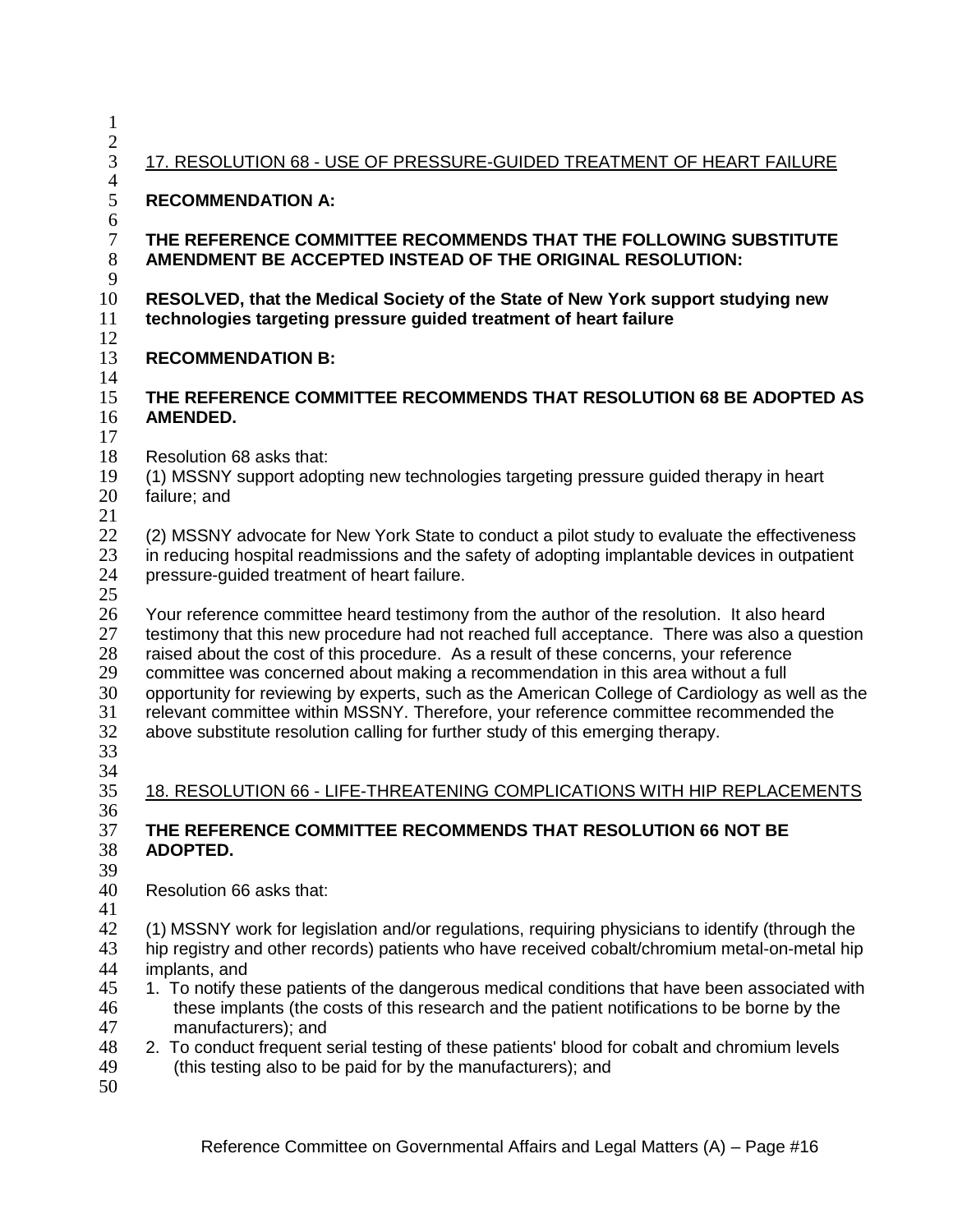- 1 (2) MSSNY ask the American Medical Association to establish more stringent guidelines for<br>2 hip replacement surgery, to protect the public from the life-threatening conditions 2 hip replacement surgery, to protect the public from the life-threatening conditions<br>3 associated with cobalt/chromium metal-on-metal hip implants. associated with cobalt/chromium metal-on-metal hip implants.
- 

 $rac{4}{5}$ 5 Your Reference Committee heard mixed testimony on this resolution. On the one hand, there 6 was testimony in support of the resolution due to concerns about complications with certain<br>6 types of hip implants. On the other hand, there were concerns raised by some physicians types of hip implants. On the other hand, there were concerns raised by some physicians 8 regarding the imposition of a mandate on physicians to make patient notifications, as well as 9 concerns with possible liability on those physicians. Moreover, it was noted by a representative 10 of the Orthopedic Surgeons that not all types of cobalt chrome hip implants are harmful. Given 11 the lack of consensus on this resolution, and the significant concerns regarding additional 12 mandates, your Reference Committee believes that this resolution should not be adopted. 13

14